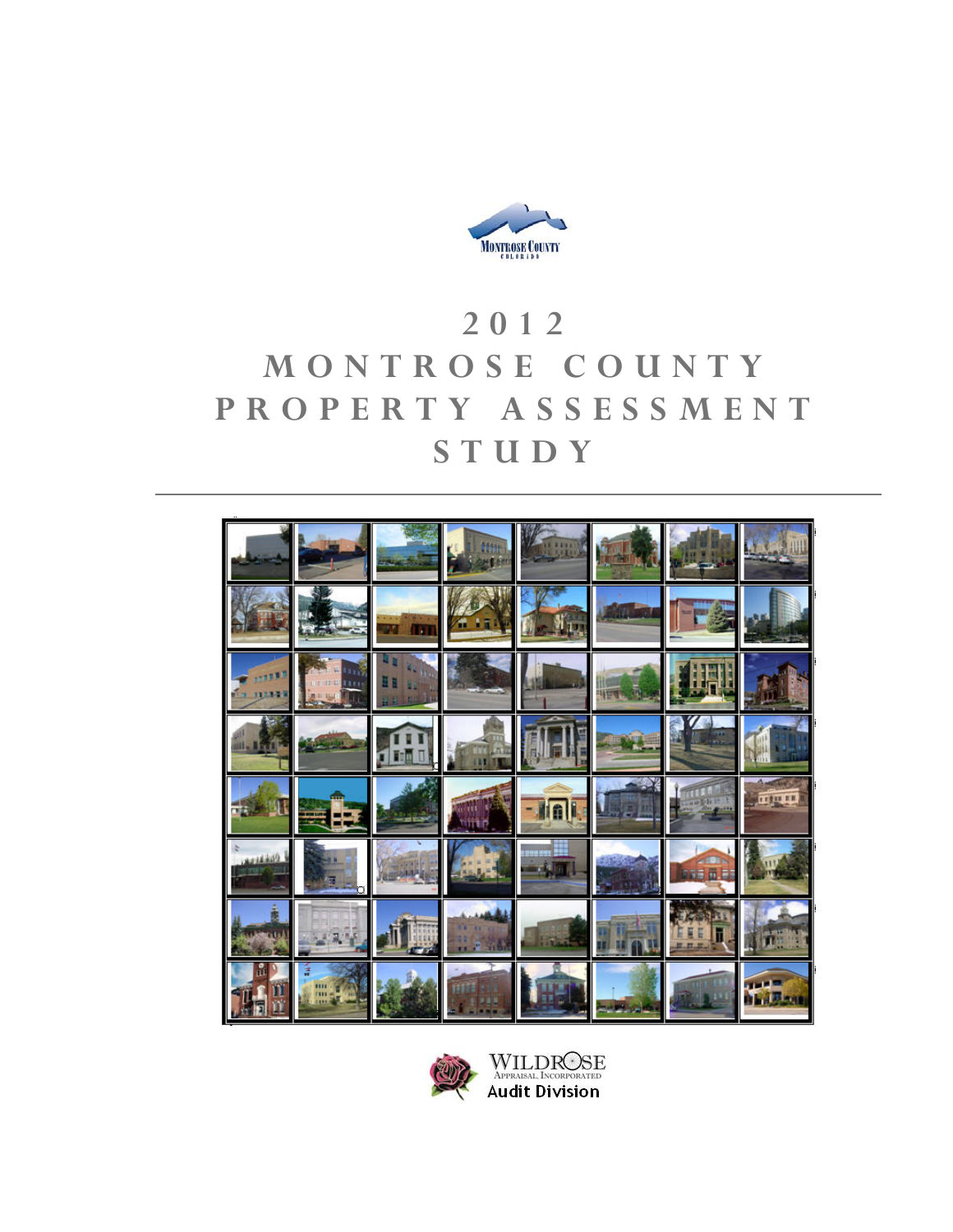

September 15, 2012

Mr. Mike Mauer Director of Research Colorado Legislative Council Room 029, State Capitol Building Denver, Colorado 80203

#### **RE: Final Report for the 2012 Colorado Property Assessment Study**

Dear Mr. Mauer:

Wildrose Appraisal Inc.-Audit Division is pleased to submit the Final Reports for the 2012 Colorado Property Assessment Study.

These reports are the result of two analyses: A procedural audit and a statistical audit.

The procedural audit examines all classes of property. It specifically looks at how the assessor develops economic areas, confirms and qualifies sales, develops time adjustments and performs periodic physical property inspections. The audit reviews the procedures for determining subdivision absorption and subdivision discounting. Valuation methodology is examined for residential properties and commercial properties. Procedures are reviewed for producing mines, oil and gas leaseholds and lands producing, producing coal mines, producing earth and stone products, severed mineral interests, and nonproducing patented mining claims.

Statistical audits are performed on vacant land, residential properties, commercial/industrial properties and agricultural land. A statistical analysis is performed for personal property compliance on the eleven largest counties: Adams, Arapahoe, Boulder, Denver, Douglas, El Paso, Jefferson, Larimer, Mesa, Pueblo and Weld. The remaining counties receive a personal property procedural study.

Wildrose Appraisal Inc. – Audit Division appreciates the opportunity to be of service to the State of Colorado. Please contact us with any questions or concerns.

Harry J. Fuller

Harry J. Fuller Project Manager Wildrose Appraisal Inc. – Audit Division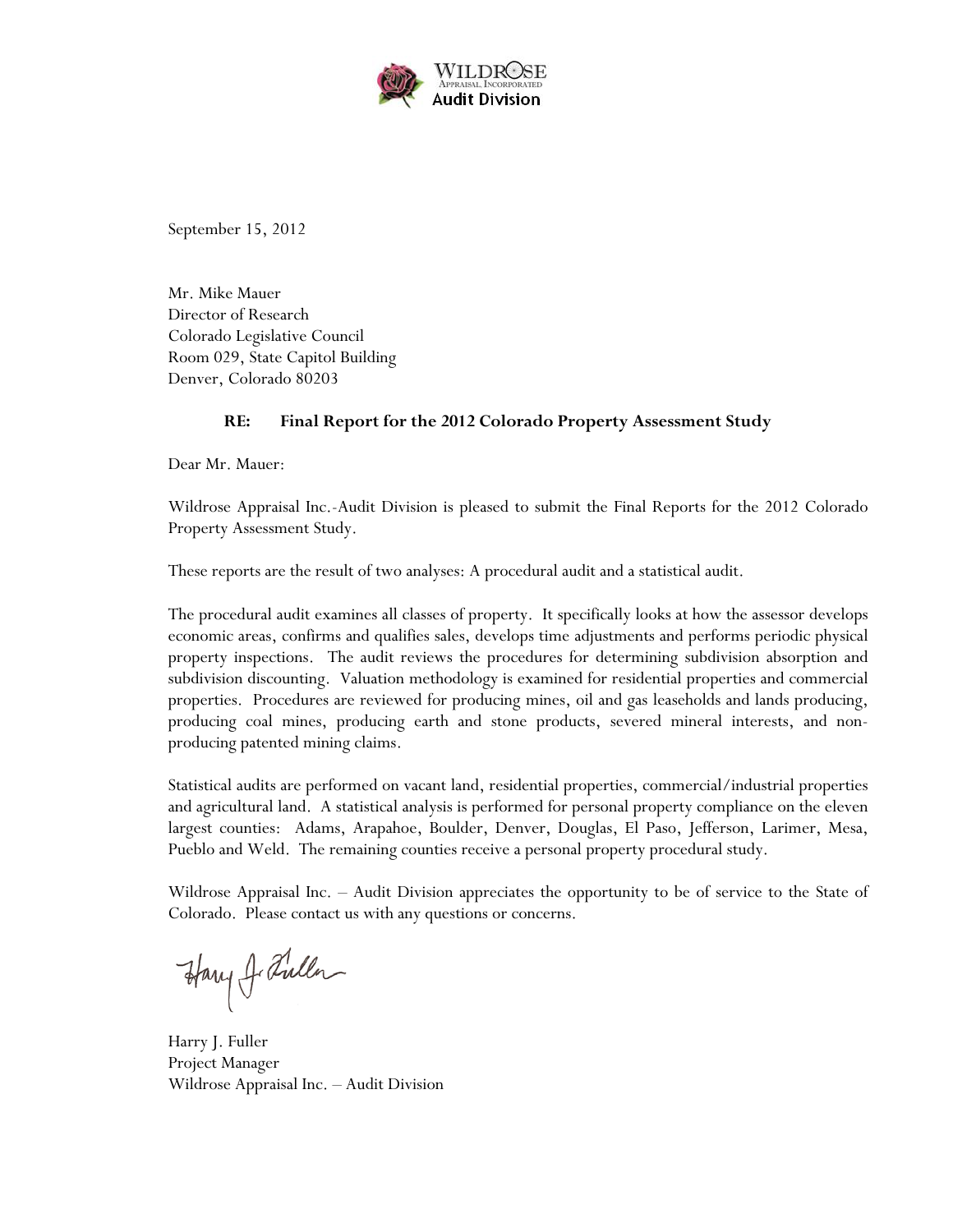

# TABLE OF CONTENTS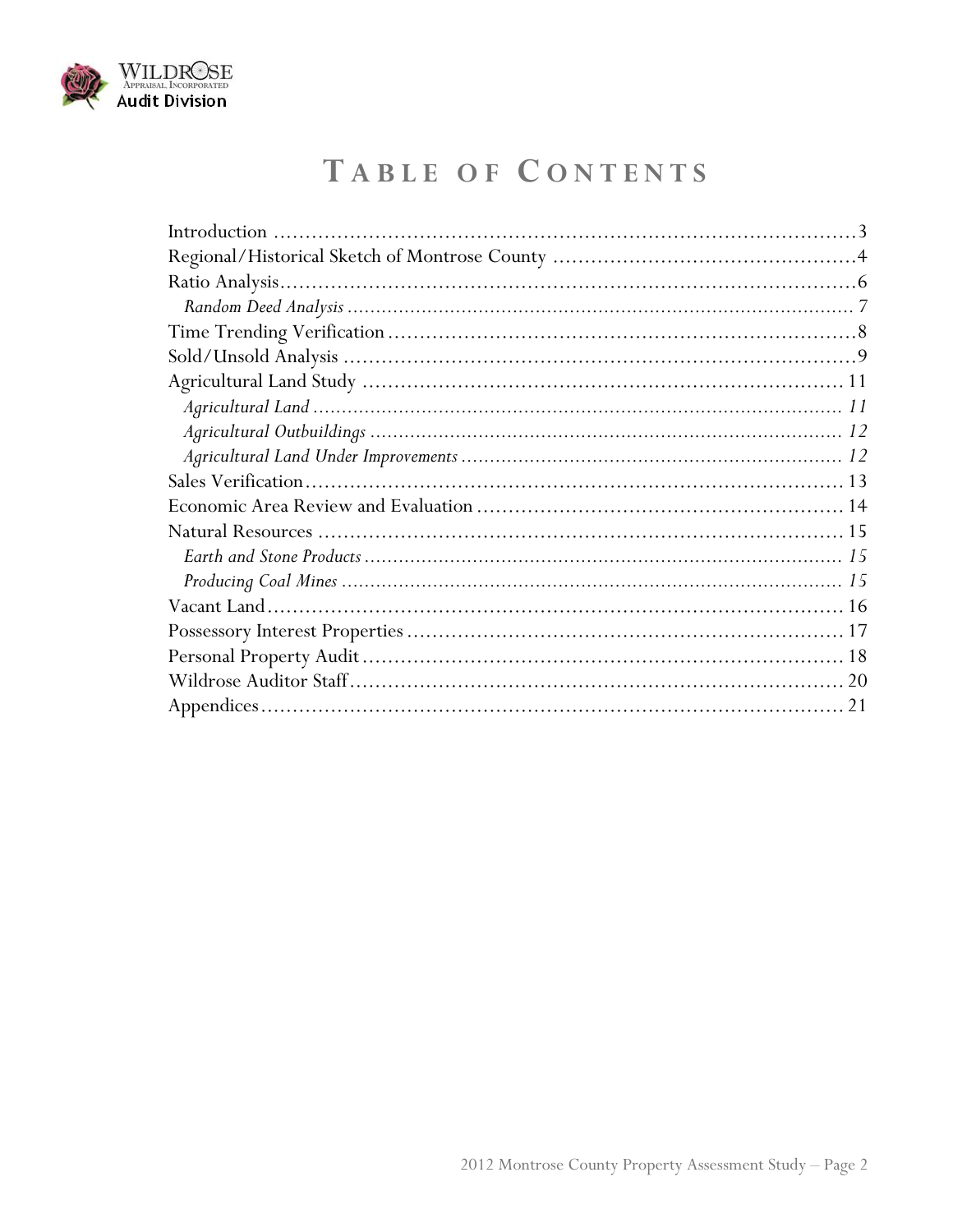

<span id="page-3-0"></span>



The State Board of Equalization (SBOE) reviews assessments for conformance to the Constitution. The SBOE will order revaluations for counties whose valuations do not reflect the proper valuation period level of value.

The statutory basis for the audit is found in C.R.S. 39-1-104  $(16)(a)(b)$  and  $(c)$ .

The legislative council sets forth two criteria that are the focus of the audit group:

To determine whether each county assessor is applying correctly the constitutional and statutory provisions, compliance requirements of the State Board of Equalization, and the manuals published by the State Property Tax Administrator to arrive at the actual value of each class of property.

To determine if each assessor is applying a reduction of  $\frac{1}{2}$ . correctly the provisions of law to the actual values when arriving at valuations for assessment of all locally valued properties subject to the property tax.

following report. The property assessment audit conducts a twopart analysis: A procedural analysis and a statistical analysis.

The procedural analysis includes all classes of property and specifically looks at how the assessor develops economic areas, confirms and qualifies sales, and develops time adjustments. The audit also examines the procedures for adequately discovering, classifying and valuing agricultural outbuildings, discovering subdivision build-out and subdivision discounting procedures. Valuation methodology for vacant land, improved residential properties and commercial properties is examined. Procedures for producing mines, oil and gas leaseholds and lands producing, producing coal mines, producing earth and stone products, severed mineral interests and non-producing patented mining claims are also reviewed.

Statistical analysis is performed on vacant land, residential properties, commercial industrial properties, agricultural land, and personal property. The statistical study results are compared with State Board of Equalization compliance requirements and the manuals published by the State Property Tax

Wildrose Audit has completed the Property Assessment Study for 2012 and is pleased to report its findings for Montrose County in the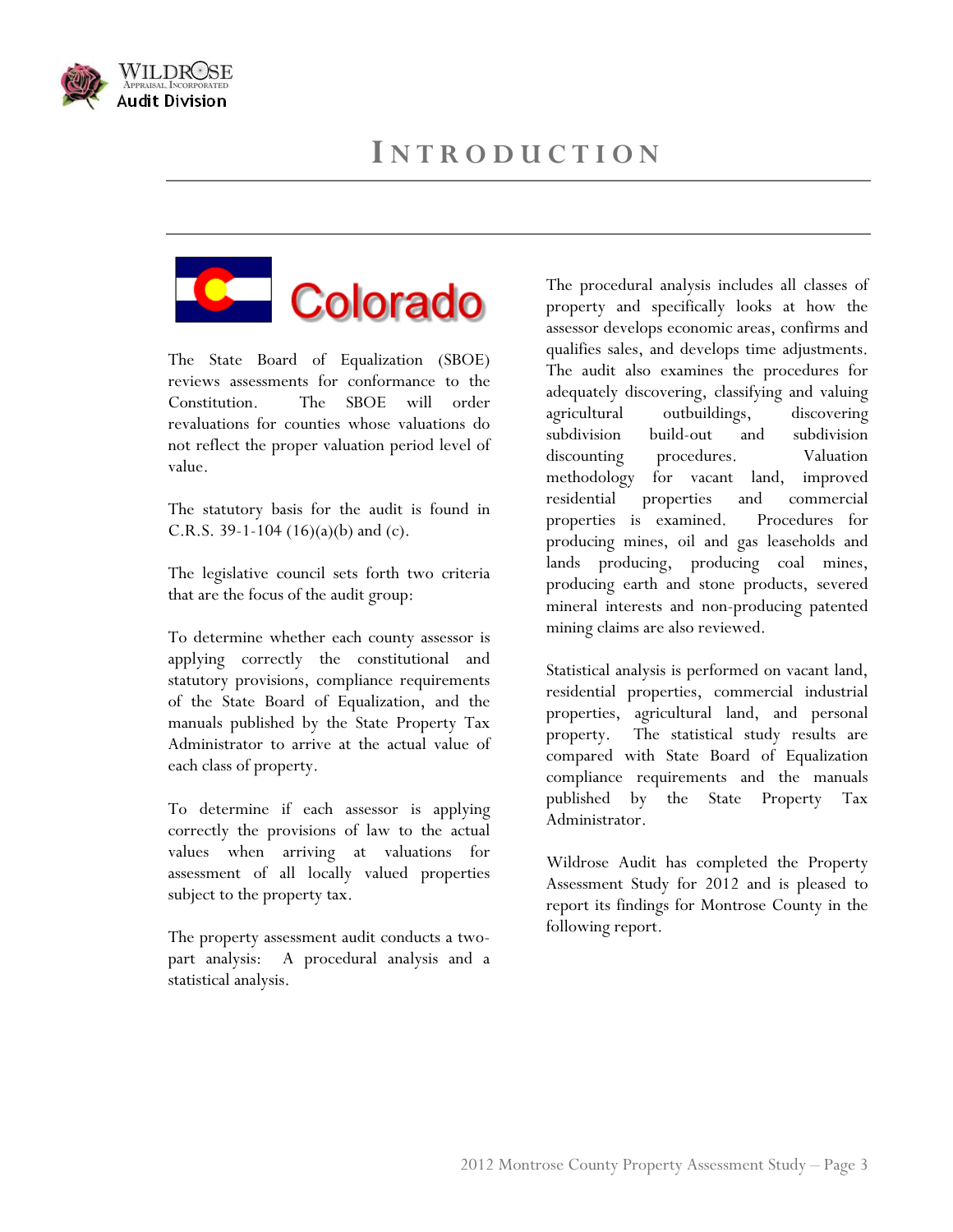<span id="page-4-0"></span>

# **R EGIONAL / H ISTORICAL S KETCH OF M ONTROSE C OUNTY**

## **Regional Information**

Montrose County is located in the Western Slope region of Colorado. The Western Slope of Colorado refers to the region west of the Rocky Mountains. It includes Archuleta, Delta, Dolores, Eagle, Garfield, Grand, Gunnison, Hinsdale, Jackson, La Plata, Mesa, Moffat, Montezuma, Montrose, Ouray, Pitkin, Rio Blanco, Routt, San Juan, San Miguel, and Summit counties.

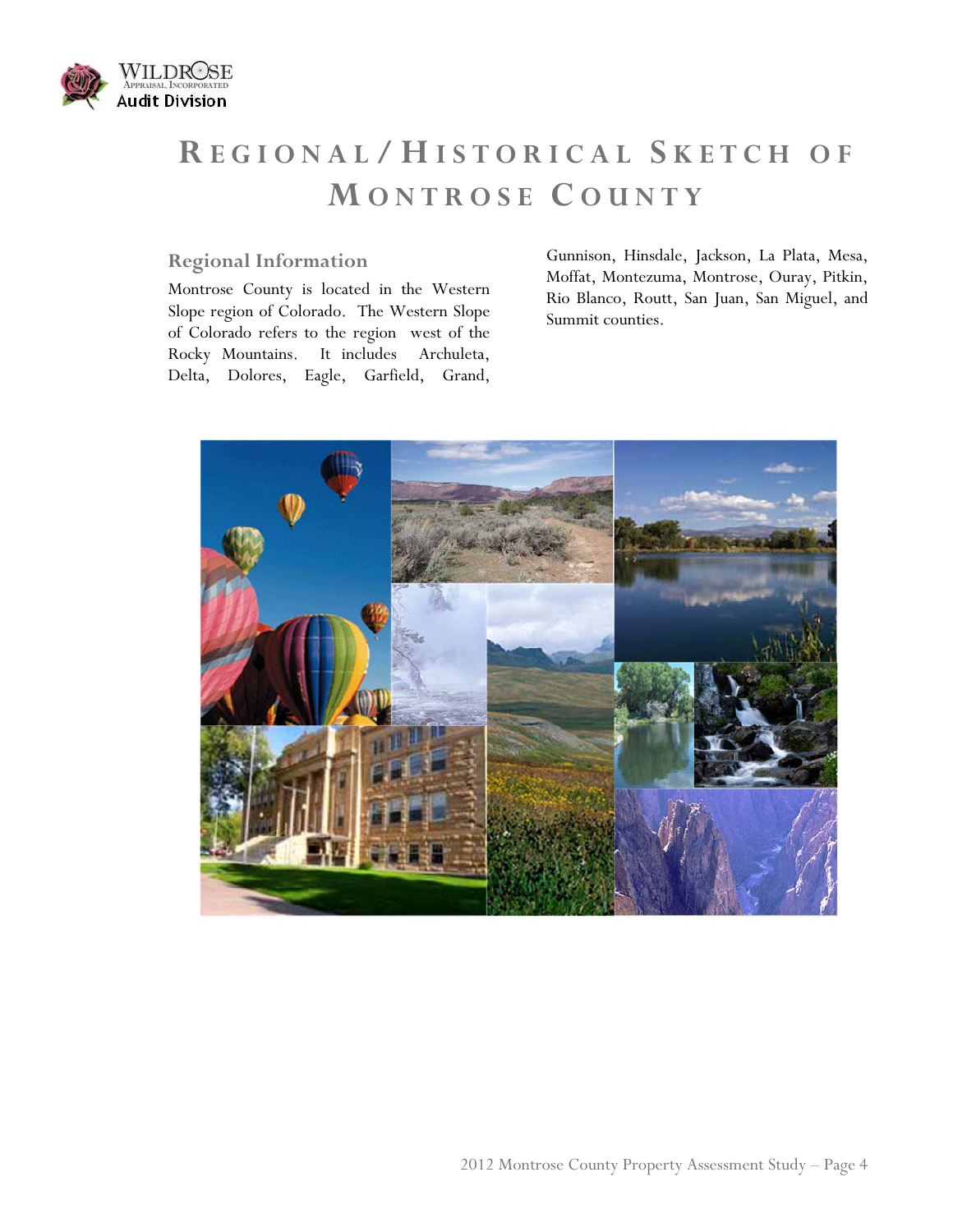

#### **Historical Information**

Montrose County has a population of approximately 41,276 people with 18.42 people per square mile, according to the U.S. Census Bureau's 2010 census data. This represents a 23.46 percent change from the 2000 Census.

The first settlers came to the Uncompahgre Valley in the 1870s, but legally could not purchase land until after September 1881, when the Ute Indians were removed from their land and put on a reservation in Utah. The first stake was driven in December of 1881 and in 1882 Montrose officially became a town.

Montrose County, formed from a part of Gunnison County, was established in 1883 with an area of 2,238 square miles. It was named for the town of Montrose, which is the county seat. The town was known by the names of Pomona, Dad's Town, Uncompahgre Town, and several other names, before it finally came to be known as Montrose. Joseph Selig suggested the name Montrose after a favorite character in Sir Walter Scott's novel, The Legend of Montrose.

In 1882, the Denver & Rio Grande Railroad Co. built its narrow gauge mainline railroad through Montrose on its way from Denver to Salt Lake City, Utah. In 1890 the D&RGRR completed its standard gauge railroad from Denver to Grand Junction, leaving Montrose on the narrow gauge from Salida to Grand Junction and Ouray. In 1906, the track from Grand Junction to Montrose was changed from narrow gauge to standard gauge.

In 1909 the Gunnison Tunnel opened providing irrigation water from the Gunnison River in the Black Canyon to the Uncompahgre Valley helping turn Montrose into an agricultural hub as well.

Today Montrose serves as the gateway to the Black Canyon of the Gunnison National Park to the east of town and winter transportation hub to ski areas of the San Juan Mountains to the south. The majority of the County is made up of National Forest, Bureau of Land Management or National Park lands. The main cities include Montrose, Maher, Naturita, Nucla, Olathe and Paradox.

*(www.Wikipedia.org, www.co.montrose.co.us, www.cityofmontrose.org)*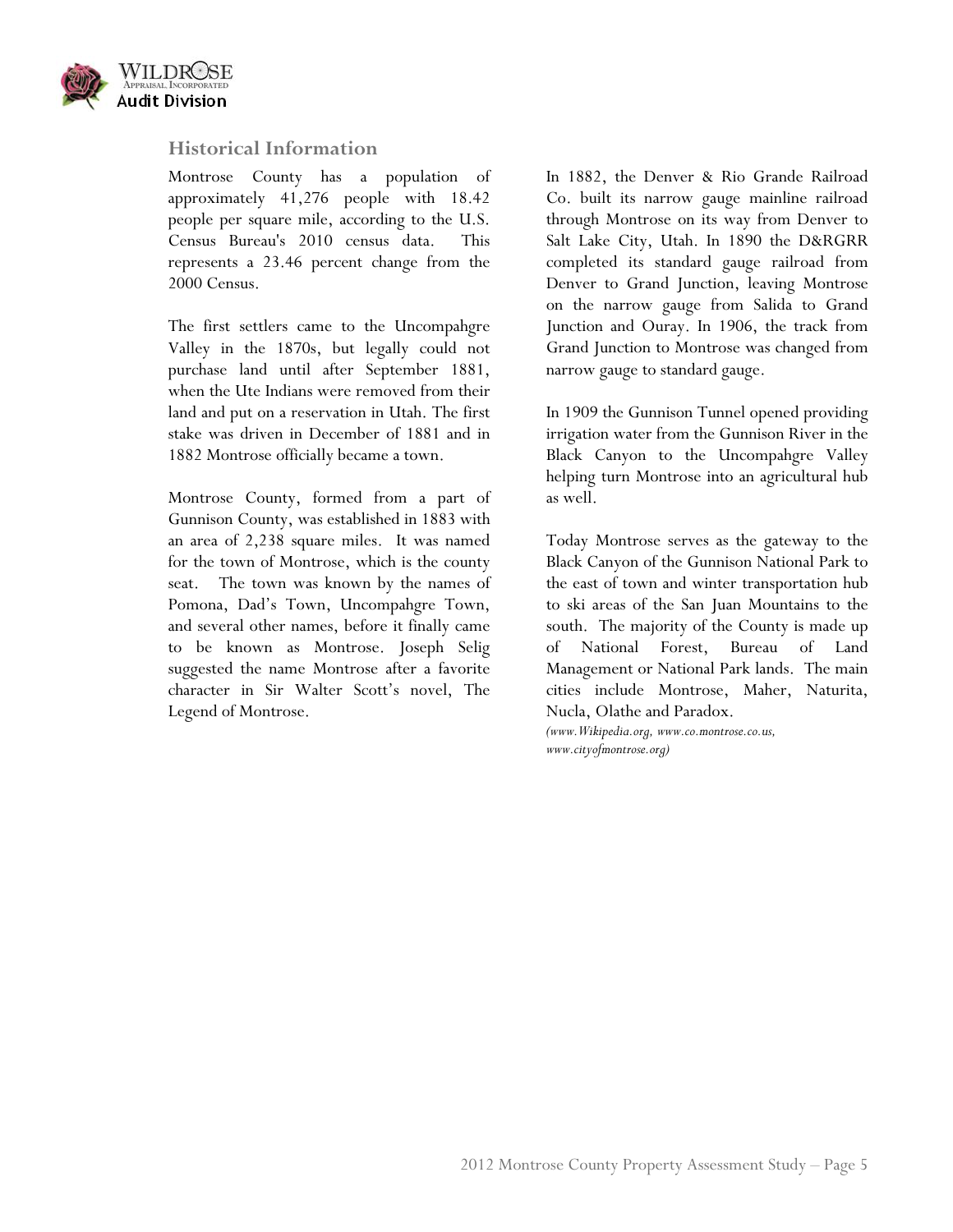<span id="page-6-0"></span>

## **R ATIO ANALYSIS**

#### **Methodology**

All significant classes of properties were analyzed. Sales were collected for each property class over the appropriate sale period, which was typically defined as the 18-month period between January 2009 and June 2010. Counties with less than 30 sales typically extended the sale period back up to 5 years prior to June 30, 2010 in 6-month increments. If there were still fewer than 30 sales, supplemental appraisals were performed and treated as proxy sales. Residential sales for all counties using this method totaled at least 30 per county. For commercial sales, the total number analyzed was allowed, in some cases, to fall below 30. There were no sale quantity issues for counties requiring vacant land analysis or condominium analysis. Although it was required that we examine the median and coefficient of dispersion for all counties, we also calculated the weighted mean and pricerelated differential for each class of property. Counties were not passed or failed by these

latter measures, but were counseled if there were anomalies noted during our analysis. Qualified sales were based on the qualification code used by each county, which were typically coded as either "Q" or "C." The ratio analysis included all sales. The data was trimmed for counties with obvious outliers using IAAO standards for data analysis. In every case, we examined the loss in data from trimming to ensure that only true outliers were excluded. Any county with a significant portion of sales excluded by this trimming method was examined further. No county was allowed to pass the audit if more than 5% of the sales were "lost" because of trimming. For the largest 11 counties, the residential ratio statistics were broken down by economic area as well.

#### **Conclusions**

For this final analysis report, the minimum acceptable statistical standards allowed by the State Board of Equalization are:

| <b>ALLOWABLE STANDARDS RATIO GRID</b> |                                   |                                     |  |
|---------------------------------------|-----------------------------------|-------------------------------------|--|
| <b>Property Class</b>                 | Unweighted<br><b>Median Ratio</b> | Coefficient of<br><b>Dispersion</b> |  |
| Commercial/Industrial                 | <b>Between</b> .95-1.05           | Less than 20.99                     |  |
| Condominium                           | <b>Between</b> .95-1.05           | Less than 15.99                     |  |
| Single Family                         | <b>Between</b> .95-1.05           | Less than 15.99                     |  |
| Vacant Land                           | <b>Between</b> .95-1.05           | Less than $20.99$                   |  |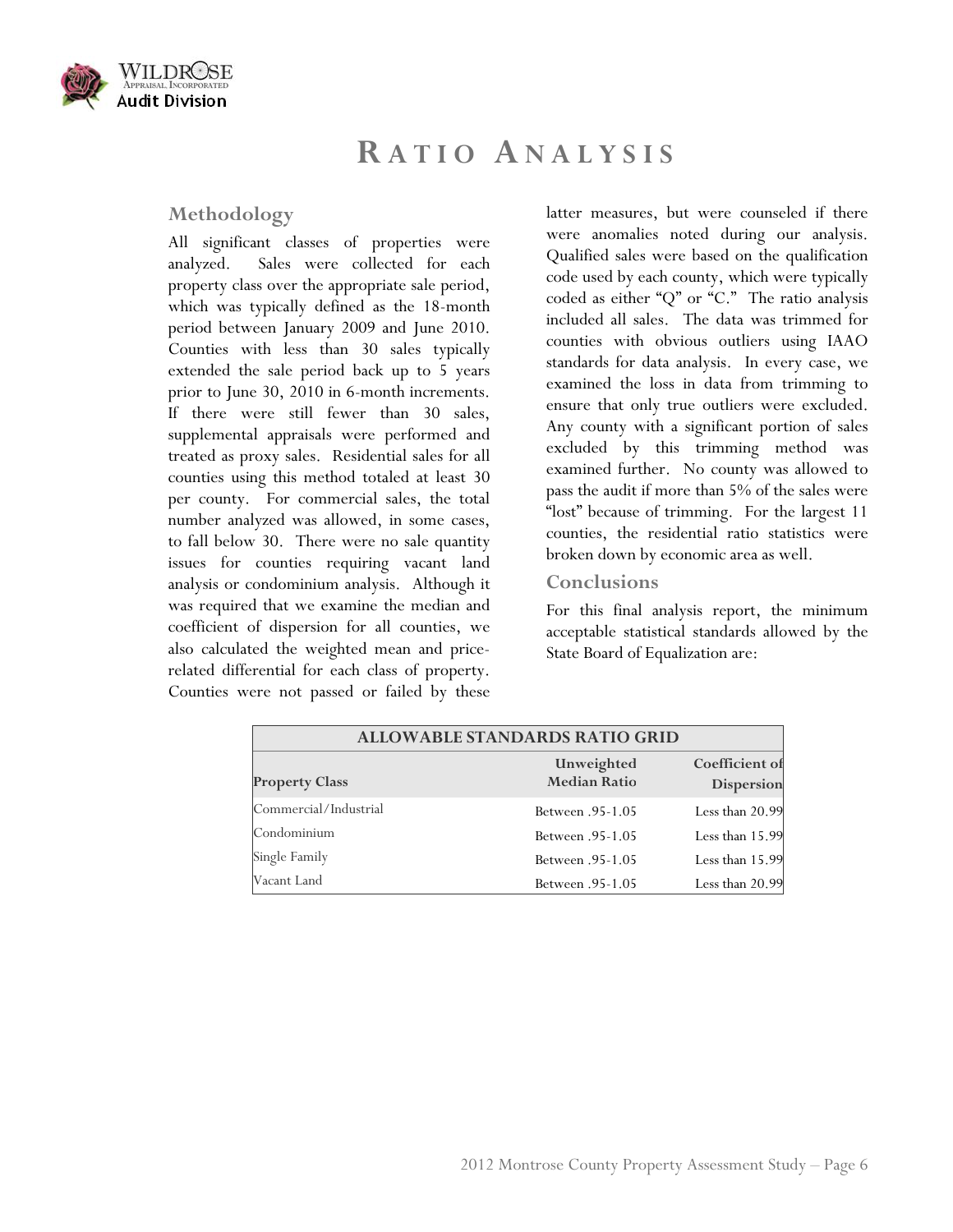

The results for Montrose County are:

| <b>Montrose County Ratio Grid</b> |                           |                                         |                                  |                                 |                               |
|-----------------------------------|---------------------------|-----------------------------------------|----------------------------------|---------------------------------|-------------------------------|
| <b>Property Class</b>             | Qualified<br><b>Sales</b> | Number of Unweighted<br>Median<br>Ratio | Price<br>Related<br>Differential | Coefficient<br>of<br>Dispersion | <b>Time Trend</b><br>Analysis |
| Commercial/Industrial             | 30                        | 1.029                                   | 1.002                            | 17.5                            | Compliant                     |
| Condominium                       | N/A                       | N/A                                     | N/A                              | N/A                             | N/A                           |
| Single Family                     | 521                       | 1.001                                   | 1.007                            | 7.9                             | Compliant                     |
| Vacant Land                       | 78                        | 1.016                                   | 1.019                            | 13.7                            | Compliant                     |

After applying the above described methodologies, it is concluded from the sales ratios that Montrose County is in compliance

with SBOE, DPT, and Colorado State Statute valuation guidelines.

**Recommendations** 

None

## **Random Deed Analysis**

<span id="page-7-0"></span>An additional analysis was performed as part of the Ratio Analysis. Ten randomly selected deeds with documentary fees were obtained from the Clerk and Recorder. These deeds were for sales that occurred from January 1, 2009 through June 30, 2010. These sales were then checked for inclusion on the Assessor's qualified or unqualified database.

#### **Conclusions**

After comparing the list of randomly selected deeds with the Assessor's database, Montrose County has accurately transferred sales data from the recorded deeds to the qualified or unqualified database.

**Recommendations**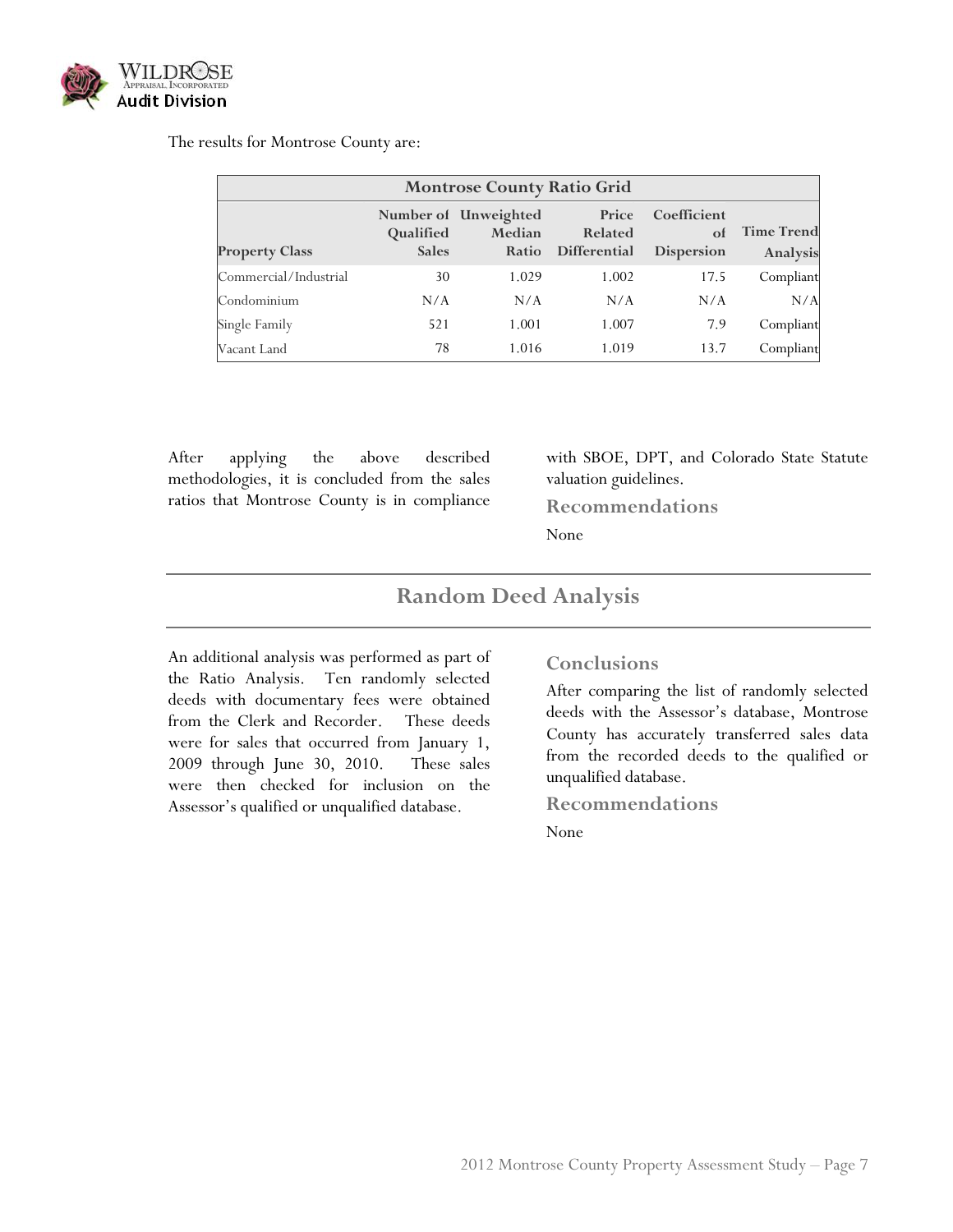<span id="page-8-0"></span>

# **T IME T RENDING V ERIFICATION**

### **Methodology**

While we recommend that counties use the inverted ratio regression analysis method to account for market (time) trending, some counties have used other IAAO-approved methods, such as the weighted monthly median approach. We are not auditing the methods used, but rather the results of the methods used. Given this range of methodologies used to account for market trending, we concluded that the best validation method was to examine the sale ratios for each class across the appropriate sale period. To be specific, if a county has considered and adjusted correctly for market trending, then the sale ratios should remain stable (i.e. flat) across the sale period. If a residual market trend is detected, then the county may or may not have addressed market trending adequately, and a further examination

is warranted. This validation methodology also considers the number of sales and the length of the sale period. Counties with few sales across the sale period were carefully examined to determine if the statistical results were valid.

#### **Conclusions**

After verification and analysis, it has been determined that Montrose County has complied with the statutory requirements to analyze the effects of time on value in their county. Montrose County has also satisfactorily applied the results of their time trending analysis to arrive at the time adjusted sales price (TASP).

**Recommendations**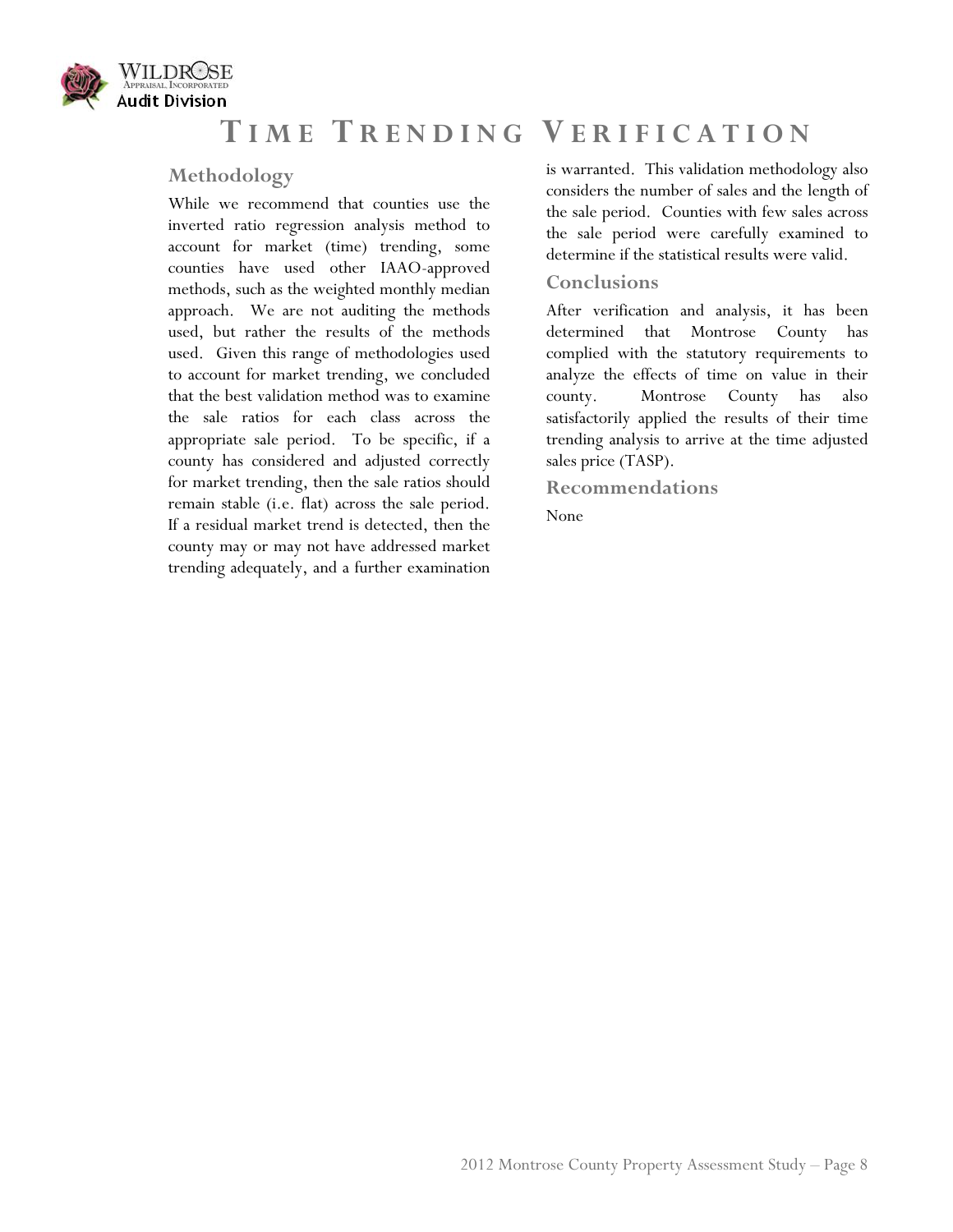<span id="page-9-0"></span>

## **S OLD / U NSOLD ANALYSIS**

## **Methodology**

Montrose County was tested for the equal treatment of sold and unsold properties to ensure that "sales chasing" has not occurred. The auditors employed a multi-step process to determine if sold and unsold properties were valued in a consistent manner.

All qualified residential and commercial class properties were examined using the unit value method, where the actual value per square foot was compared between sold and unsold properties. A class was considered qualified if it met the criteria for the ratio analysis. The median value per square foot for both groups was compared from an appraisal and statistical perspective. If no significant difference was indicated, then we concluded that no further testing was warranted and that the county was in compliance in terms of sold/unsold consistency.

If either residential or commercial differences were significant using the unit value method, or if data limitations made the comparison invalid, then the next step was to perform a ratio analysis comparing the 2010 and 2012 actual values for each qualified class of property. All qualified vacant land classes were tested using this method. The sale property ratios were arrayed using a range of 0.8 to 1.5, which theoretically excluded changes between years that were due to other unrelated changes in the property. These ratios were also stratified at the appropriate level of analysis. Once the percent change was determined for each appropriate class and sub-class, the next step was to select the unsold sample. This sample

was at least 1% of the total population of unsold properties and excluded any sale properties. The unsold sample was filtered based on the attributes of the sold dataset to closely correlate both groups. The ratio analysis was then performed on the unsold properties and stratified. The median and mean ratio distribution was then compared between the sold and unsold group. A nonparametric test such as the Mann-Whitney test for differences between independent samples was undertaken to determine whether any observed differential was significant. If this test determined that the unsold properties were treated in a manner similar to the sold properties, it was concluded that no further testing was warranted and that the county was in compliance.

If a class or sub-class of property was determined to be significantly different by this method, the final step was to perform a multivariate mass appraisal model that developed ratio statistics from the sold properties that were then applied to the unsold sample. This test compared the measures of central tendency and confidence intervals for the sold properties with the unsold property sample. If this comparison was also determined to be significantly different, then the conclusion was that the county had treated the unsold properties in a different manner than sold properties.

These tests were supported by both tabular and chart presentations, along with saved sold and unsold sample files.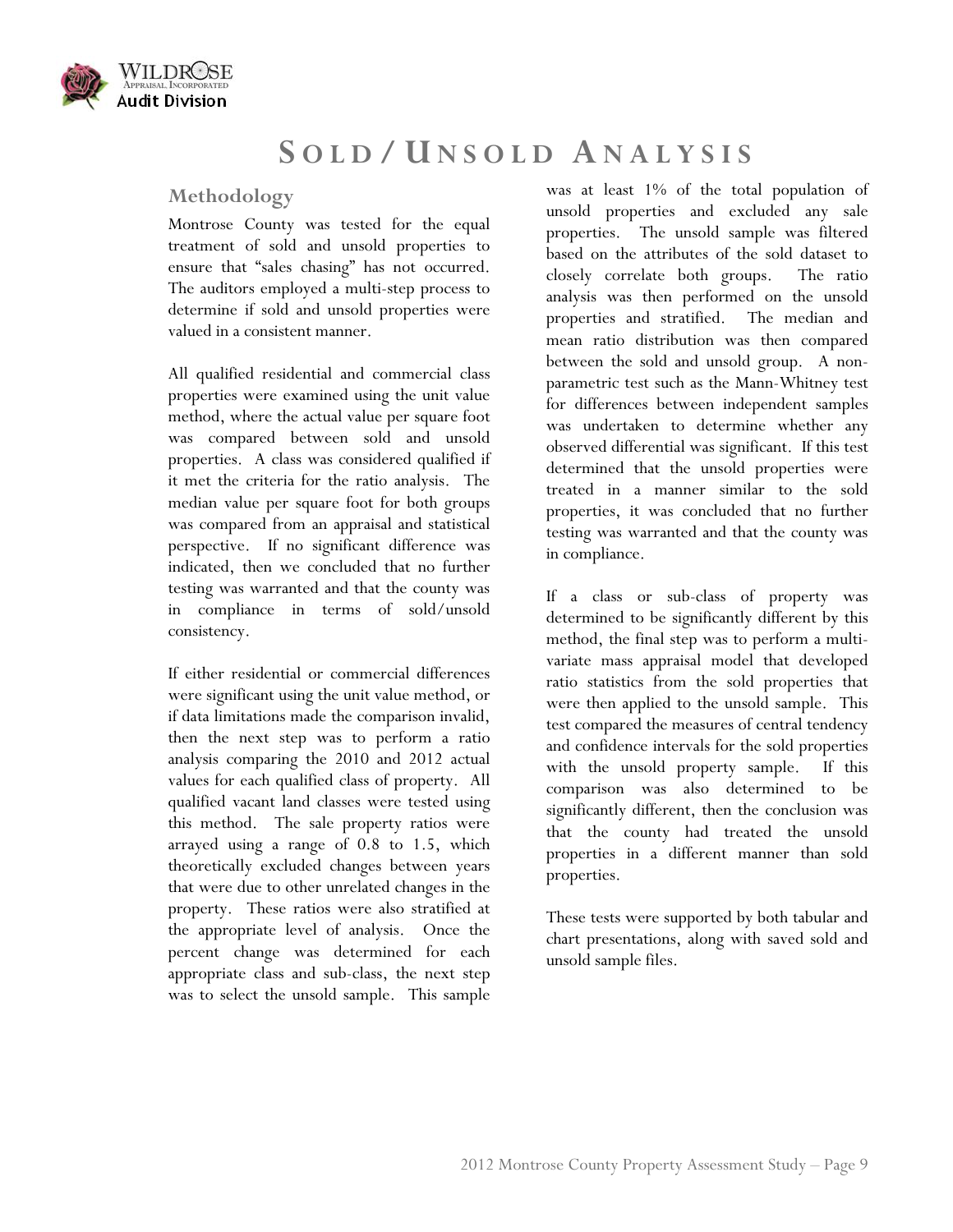

| <b>Sold/Unsold Results</b> |                |  |
|----------------------------|----------------|--|
| <b>Property Class</b>      | <b>Results</b> |  |
| Commercial/Industrial      | Compliant      |  |
| Condominium                | N/A            |  |
| Single Family              | Compliant      |  |
| Vacant Land                | Compliant      |  |

## **Conclusions**

## **Recommendations**

After applying the above described methodologies, it is concluded that Montrose County is reasonably treating its sold and unsold properties in the same manner.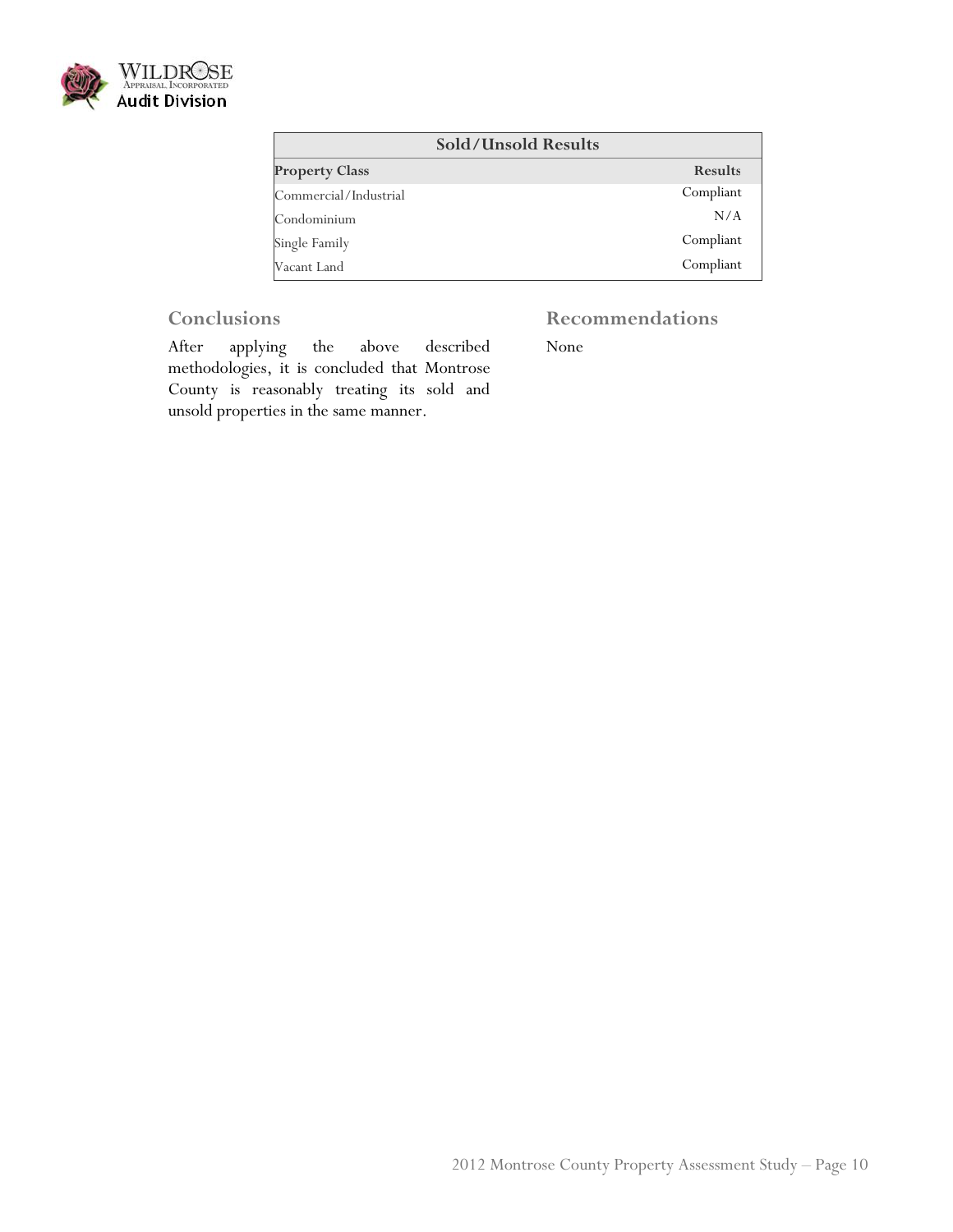<span id="page-11-0"></span>

# **A GRICULTURAL L AND S TUDY**



## **Agricultural Land**

<span id="page-11-1"></span>County records were reviewed to determine major land categories such as irrigated farm, dry farm, meadow hay, grazing and other lands. In addition, county records were reviewed in order to determine if: Aerial photographs are available and are being used; soil conservation guidelines have been used to classify lands based on productivity; crop rotations have been documented; typical commodities and yields have been determined; orchard lands have been properly classified and valued; expenses reflect a ten year average and are typical landlord expenses; grazing lands have been properly classified and valued; the number of acres in each class and subclass have been determined; the capitalization rate was properly applied. Also, documentation was required for the valuation methods used and any locally developed yields, carrying capacities, and expenses. Records were also checked to ensure that the commodity prices and expenses, furnished by the Property Tax Administrator (PTA), were applied properly.

(See Assessor Reference Library Volume 3 Chapter 5.)

#### **Conclusions**

An analysis of the agricultural land data indicates an acceptable appraisal of this property type. Directives, commodity prices and expenses provided by the PTA were properly applied. County yields compared favorably to those published by Colorado Agricultural Statistics. Expenses used by the county were allowable expenses and were in an acceptable range. Grazing lands carrying capacities were in an acceptable range. The data analyzed resulted in the following ratios: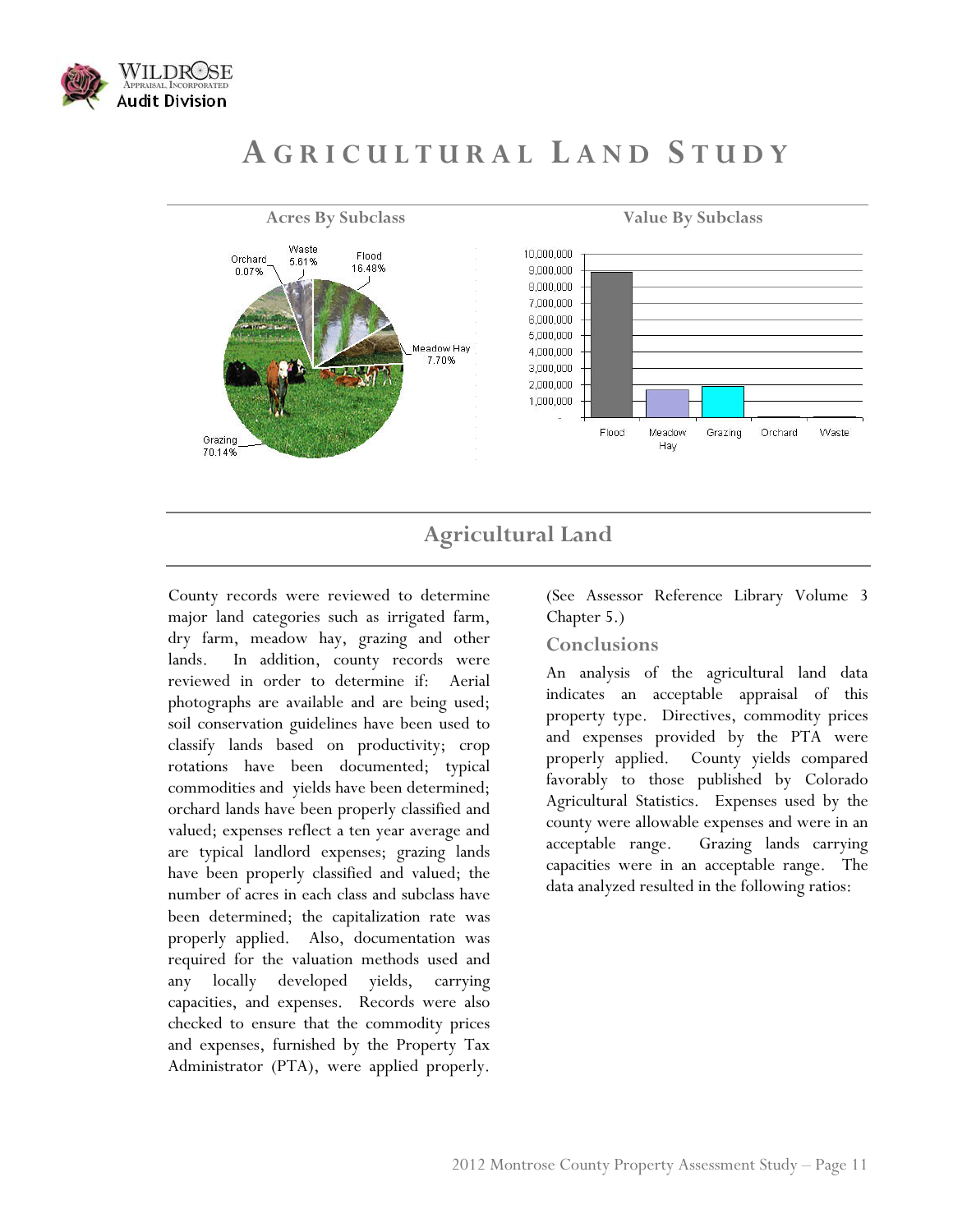

| Montrose County Agricultural Land Ratio Grid |                   |                              |                 |                                            |                                     |       |
|----------------------------------------------|-------------------|------------------------------|-----------------|--------------------------------------------|-------------------------------------|-------|
| <b>Abstract</b><br>Code                      | <b>Land Class</b> | Number<br><b>Of</b><br>Acres | County<br>Value | County<br>Assessed<br>Per Acre Total Value | <b>WRA</b><br><b>Total</b><br>Value | Ratio |
| 4117                                         | Flood             | 63,338                       | 140.00          | 8,880,799                                  | 9,311,140                           | 0.95  |
| 4137                                         | Meadow Hay        | 29,609                       | 56.00           | 1,653,223                                  | 1,653,223                           | 1.00  |
| 4147                                         | Grazing           | 269,598                      | 7.00            | 1,876,399                                  | 1,876,399                           | 1.00  |
| 4157                                         | Orchard           | 272                          | 180.00          | 48,887                                     | 48,887                              | 1.00  |
| 4167                                         | Waste             | 21,550                       | 2.00            | 34,781                                     | 34,781                              | 1.00  |
| Total/Avg                                    |                   | 384,367                      | 33.00           | 12,494,089                                 | 12,924,430                          | 0.97  |

#### **Recommendations**

<span id="page-12-0"></span>None

## **Agricultural Outbuildings**

#### **Methodology**

Data was collected and reviewed to determine if the guidelines found in the Assessor's Reference Library (ARL) Volume 3, pages 5.74 through 5.77 were being followed.

#### **Conclusions**

Montrose County has substantially complied with the procedures provided by the Division of Property Taxation for the valuation of agricultural outbuildings.

**Recommendations** 

None

## **Agricultural Land Under Improvements**

#### <span id="page-12-1"></span>**Methodology**

Data was collected and reviewed to determine if the guidelines found in the Assessor's Reference Library (ARL) Volume 3, pages 5.19 and 5.20 were being followed.

#### **Conclusions**

Montrose County has substantially complied with the procedures provided by the Division of Property Taxation for the valuation of land under residential improvements that may or may not be integral to an agricultural operation.

**Recommendations**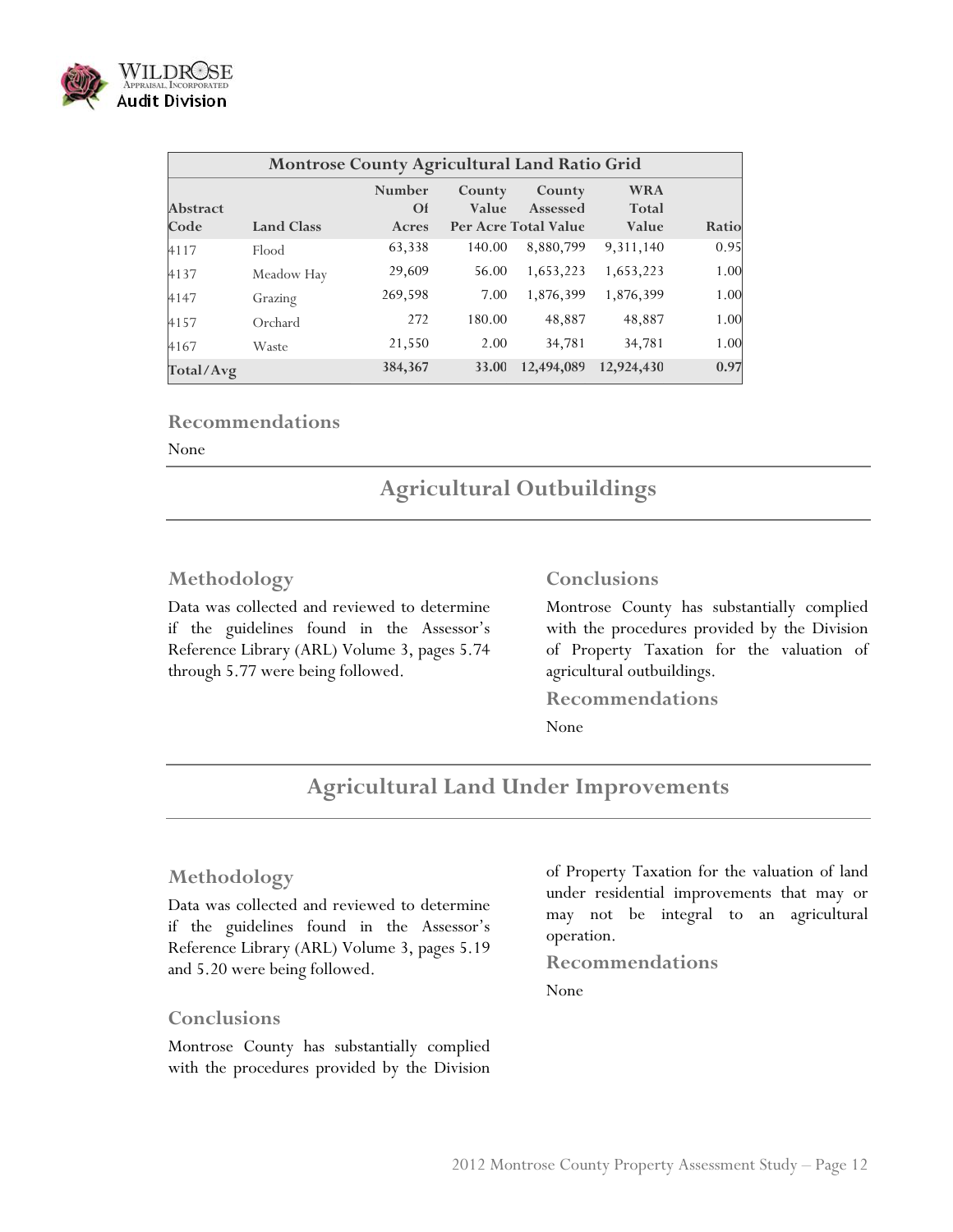<span id="page-13-0"></span>

## **S ALES V ERIFICATION**

According to Colorado Revised Statutes:

*A representative body of sales is required when considering the market approach to appraisal.* 

*(8) In any case in which sales prices of comparable properties within any class or subclass are utilized when considering the market approach to appraisal in the determination of actual value of any taxable property, the following limitations and conditions shall apply:* 

*(a)(I) Use of the market approach shall require a representative body of sales, including sales by a lender or government, sufficient to set a pattern, and appraisals shall reflect due consideration of the degree of comparability of sales, including the extent of similarities and dissimilarities among properties that are compared for assessment purposes. In order to obtain a reasonable sample and to reduce sudden price changes or fluctuations, all sales shall be included in the sample that reasonably reflect a true or typical sales price during the period specified in section 39-1-104 (10.2). Sales of personal property exempt pursuant to the provisions of sections 39-3- 102, 39-3-103, and 39-3-119 to 39-3-122 shall not be included in any such sample.* 

*(b) Each such sale included in the sample shall be coded to indicate a typical, negotiated sale, as screened and verified by the assessor. (39-1-103, C.R.S.)* 

*The assessor is required to use sales of real property only in the valuation process.* 

*(8)(f) Such true and typical sales shall include only those sales which have been determined on an individual basis to reflect the selling price of the real property only or which have been adjusted on an individual basis to reflect the selling price of the real property only. (39-1-103, C.R.S.)* 

Part of the Property Assessment Study is the sales verification analysis. WRA has used the above-cited statutes as a guide in our study of the county's procedures and practices for verifying sales.

WRA reviewed the sales verification procedures in 2012 for Montrose County. This study was conducted by checking selected sales from the master sales list for the current valuation period. Specifically WRA selected 33 sales listed as unqualified.

All of the sales in the unqualified sales sample had reasons that were clear and supportable.

#### **Conclusions**

Montrose County appears to be doing an excellent job of verifying their sales. WRA agreed with the county's reason for disqualifying each of the sales selected in the sample. There are no recommendations or suggestions.

#### **Recommendations**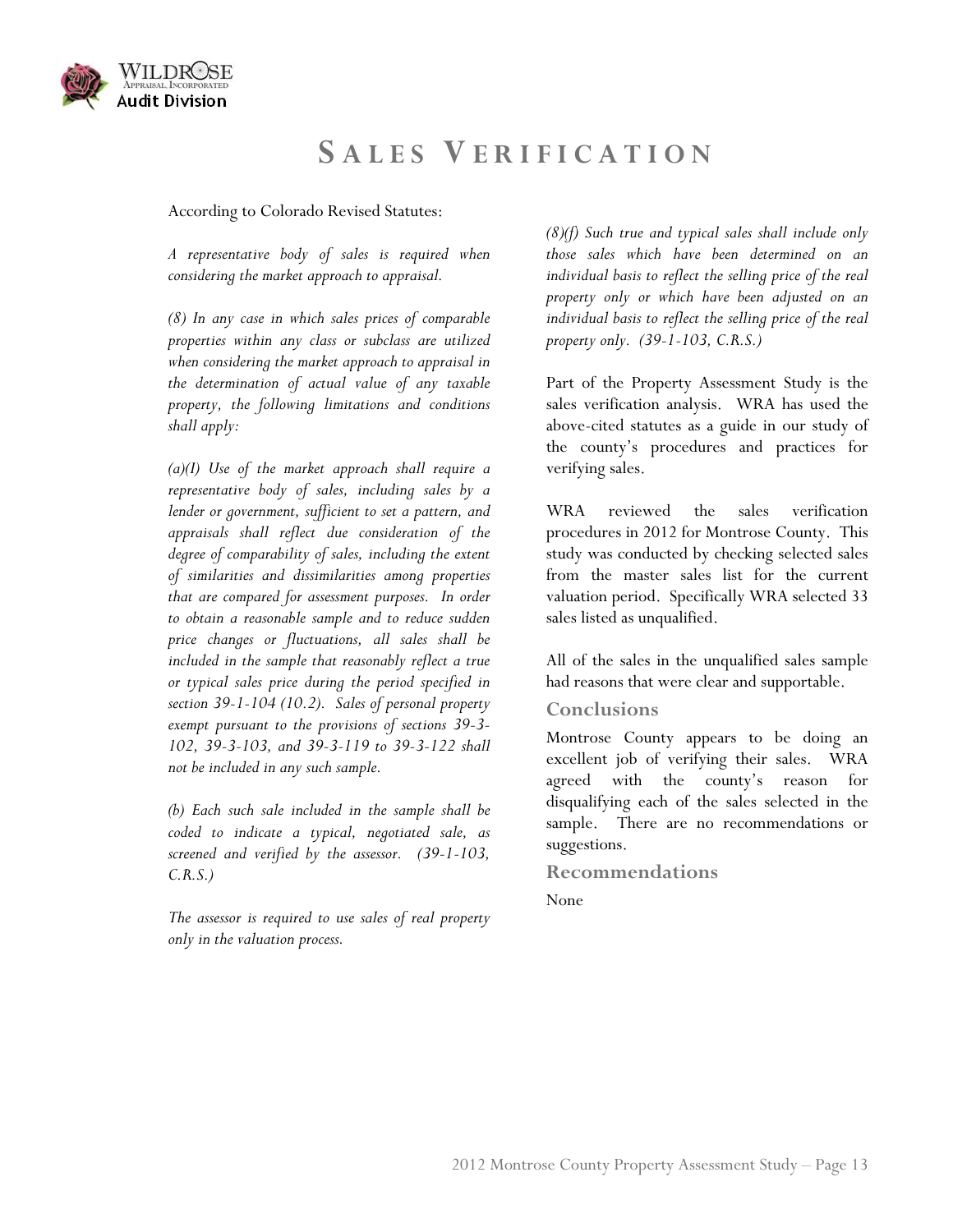<span id="page-14-0"></span>

# **E CONOMIC AREA R EVIEW AND E VALUATION**

#### **Methodology**

Montrose County has submitted a written narrative describing the economic areas that make up the county's market areas. Montrose County has also submitted a map illustrating these areas. Each of these narratives have been read and analyzed for logic and appraisal sensibility. The maps were also compared to the narrative for consistency between the written description and the map.

#### **Conclusions**

After review and analysis, it has been determined that Montrose County has adequately identified homogeneous economic areas comprised of smaller neighborhoods. Each economic area defined is equally subject to a set of economic forces that impact the value of the properties within that geographic area and this has been adequately addressed. Each economic area defined adequately delineates an area that will give "similar values for similar properties in similar areas."

#### **Recommendations**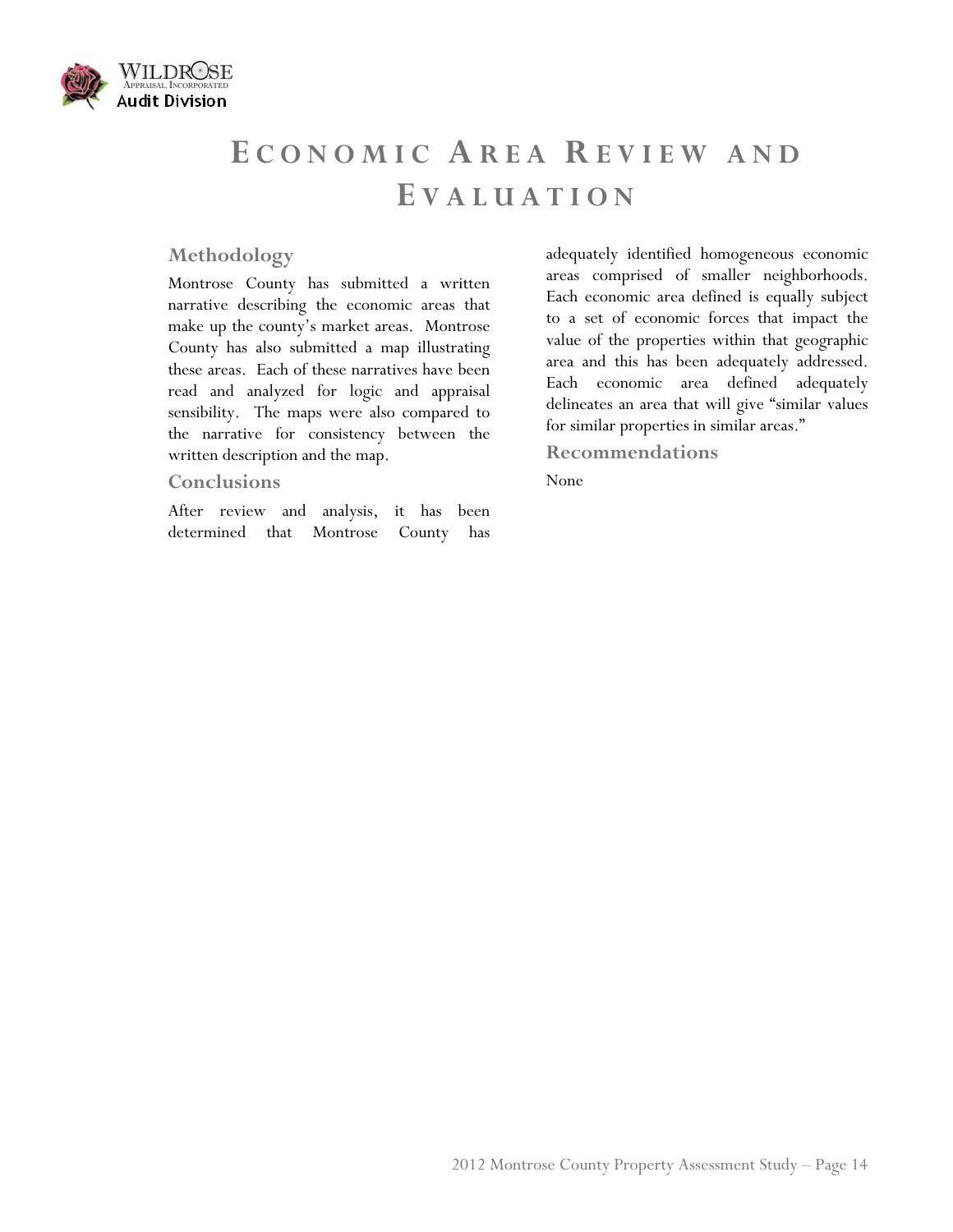<span id="page-15-1"></span><span id="page-15-0"></span>

# **N ATURAL R ESOURCES**

### **Earth and Stone Products**

#### **Methodology**

Under the guidelines of the Assessor's Reference Library (ARL), Volume 3, Natural Resource Valuation Procedures, the income approach was applied to determine value for production of earth and stone products. The number of tons was multiplied by an economic royalty rate determined by the Division of Property Taxation to determine income. The income was multiplied by a recommended Hoskold factor to determine the actual value. The Hoskold factor is determined by the life of the reserves or the lease. Value is based on two variables: life and tonnage. The operator determines these since there is no other means to obtain production data through any state or private agency.

#### **Conclusions**

The County has applied the correct formulas and state guidelines to earth and stone production.

**Recommendations** 

None

## **Producing Coal Mines**

#### **Methodology**

Under the guidelines of the Assessor's Reference Library (ARL), Volume 3, Section 6, Valuation of Producing Coal Leaseholds and Lands, the income approach is the primary method applied to find value for the valuation of coalmines. This methodology estimates annual economic royalty income based on previous year's production, then capitalizes that income to value using a Hoskold factor to estimate the present worth of the permitted acres. The operator provides production data and the life of the leases.

#### **Conclusions**

County has applied the correct formulas and state guidelines to coal mine valuation.

**Recommendations**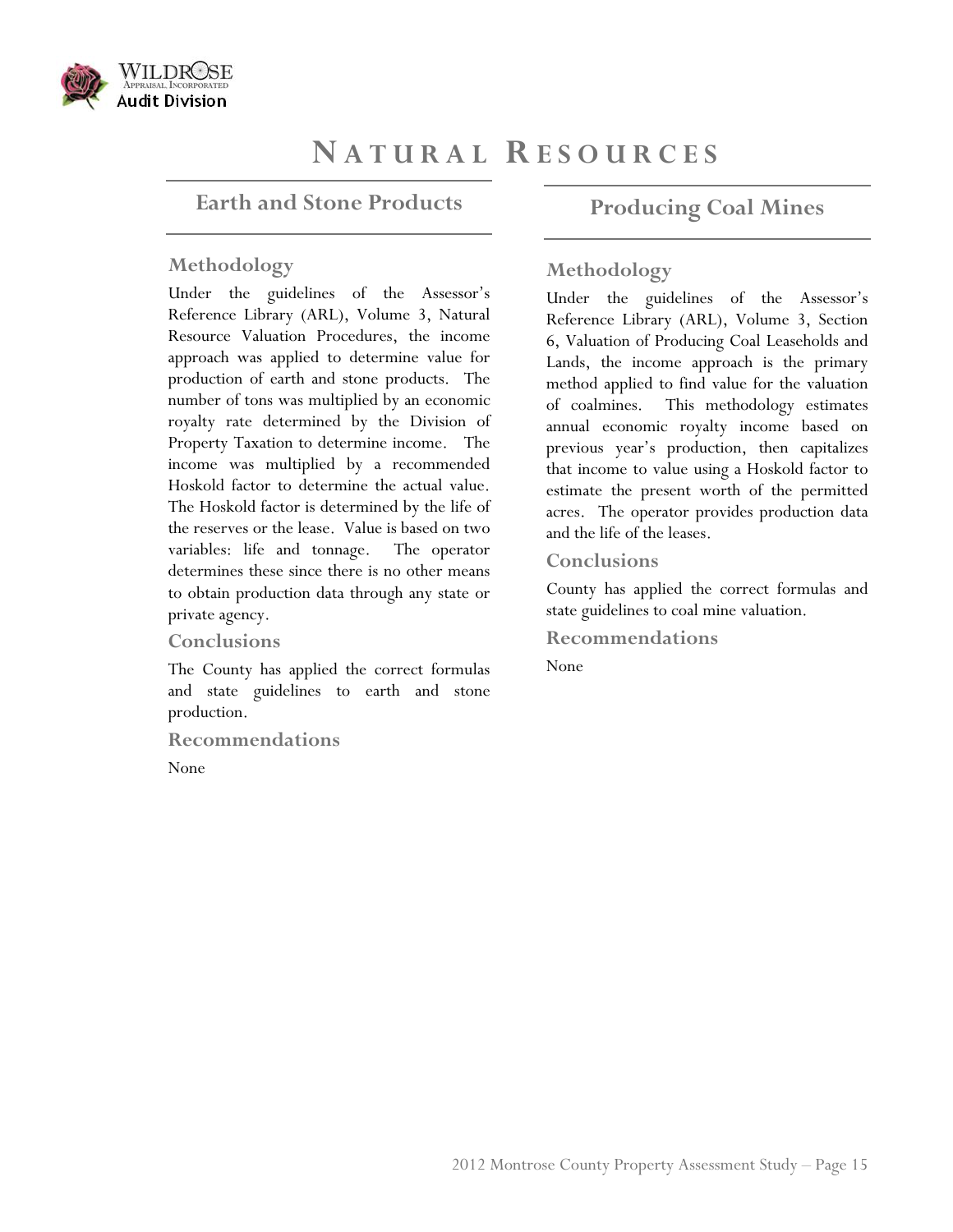<span id="page-16-0"></span>

# **V ACANT L AND**

## **Subdivision Discounting**

Subdivisions were reviewed in 2012 in Montrose County. The review showed that subdivisions were discounted pursuant to the Colorado Revised Statutes in Article 39-1-103 (14) and by applying the recommended methodology in ARL Vol 3, Chap 4. Subdivision Discounting in the intervening year was accomplished by reducing the absorption period by one year. In instances where the number of sales within an approved plat was less than the absorption rate per year calculated for the plat, the absorption period was left unchanged.

#### **Conclusions**

Montrose County has implemented proper procedures to adequately estimate absorption periods, discount rates, and lot values for qualifying subdivisions.

**Recommendations**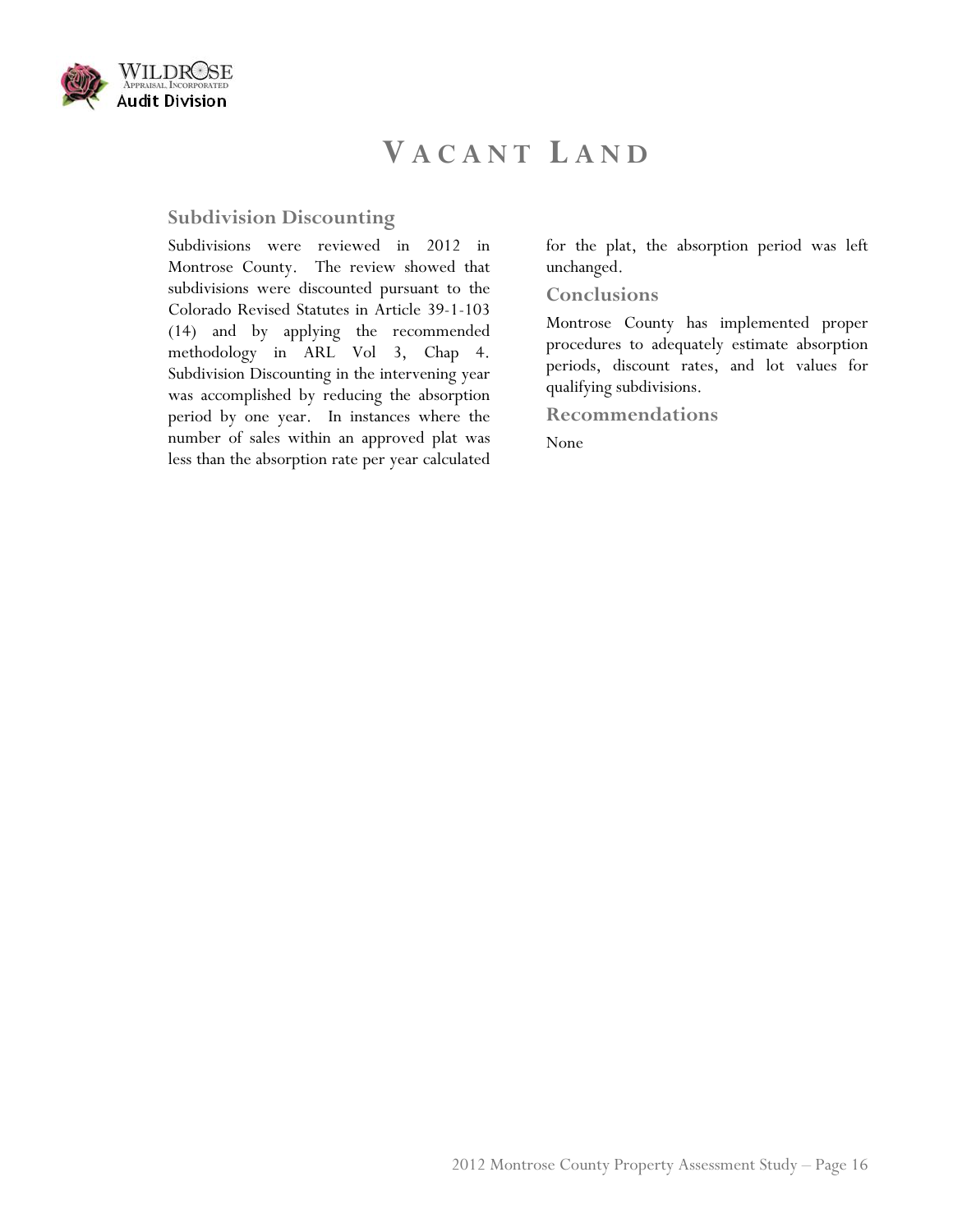<span id="page-17-0"></span>

## **P OSSESSORY I NTEREST P ROPERTIES**

#### **Possessory Interest**

Possessory interest property discovery and valuation is described in the Assessor's Reference Library (ARL) Volume 3 section 7 in accordance with the requirements of Chapter 39-1-103 (17)(a) (II) C.R.S. Possessory Interest is defined by the Property Tax Administrator's Publication ARL Volume 3, Chapter 7: A private property interest in government-owned property or the right to the occupancy and use of any benefit in government-owned property that has been granted under lease, permit, license, concession, contract, or other agreement.

Montrose County has been reviewed for their procedures and adherence to guidelines when assessing and valuing agricultural and commercial possessory interest properties. The county has also been queried as to their confidence that the possessory interest properties have been discovered and placed on the tax rolls.

#### **Conclusions**

Montrose County has implemented a discovery process to place possessory interest properties on the roll. They have also correctly and consistently applied the correct procedures and valuation methods in the valuation of possessory interest properties.

**Recommendations**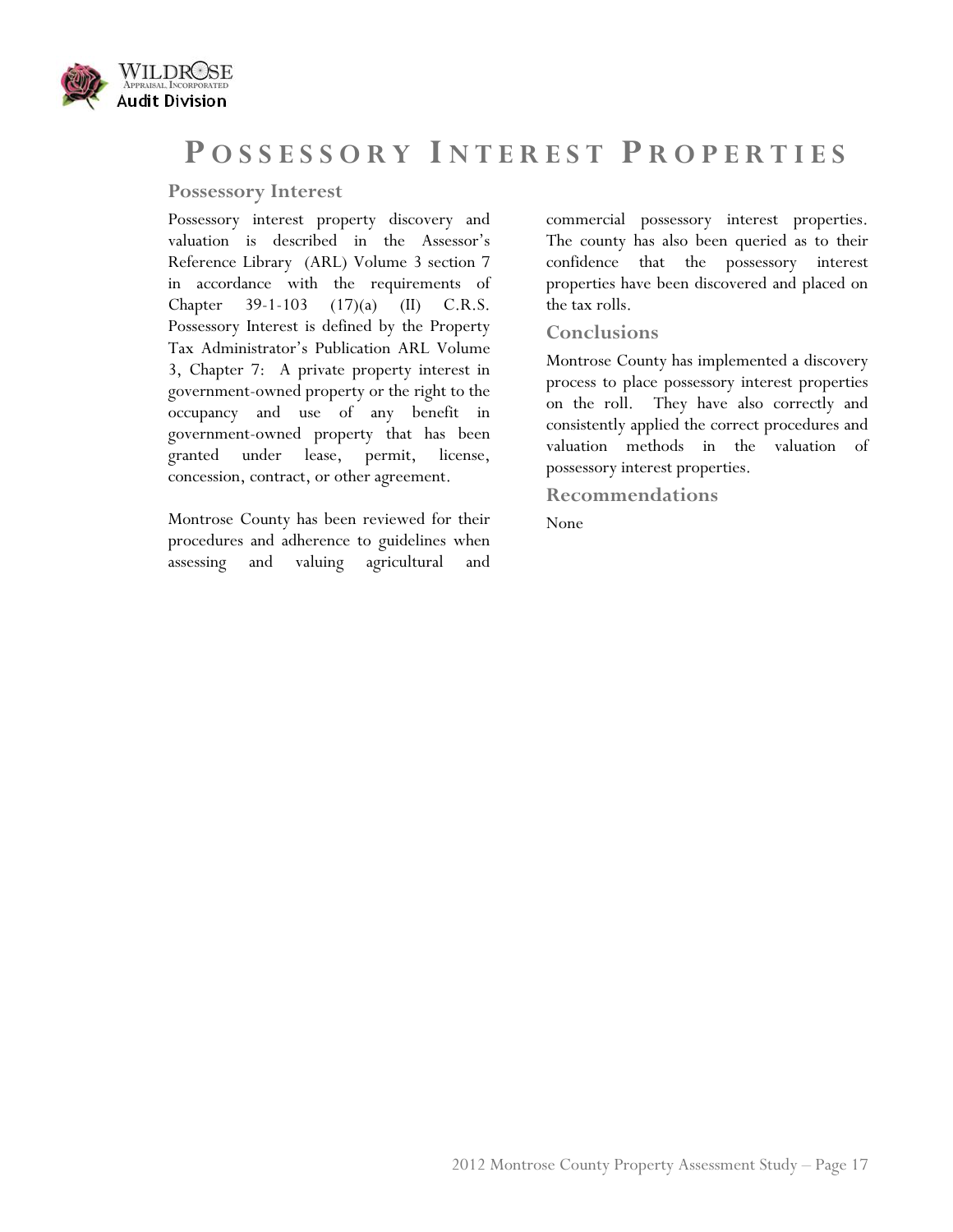<span id="page-18-0"></span>

# **P ERSONAL P ROPERTY A UDIT**

Montrose County was studied for its procedural compliance with the personal property assessment outlined in the Assessor's Reference Library (ARL) Volume 5, and in the State Board of Equalization (SBOE) requirements for the assessment of personal property. The SBOE requires that counties use ARL Volume 5, including current discovery, classification, documentation procedures, current economic lives table, cost factor tables, depreciation table, and level of value adjustment factor table.

The personal property audit standards narrative must be in place and current. A listing of businesses that have been audited by the assessor within the twelve-month period reflected in the plan is given to the auditor. The audited businesses must be in conformity with those described in the plan.

Aggregate ratio will be determined solely from the personal property accounts that have been physically inspected. The minimum assessment sample is one percent or ten schedules, whichever is greater, and the maximum assessment audit sample is 100 schedules.

For the counties having over 100,000 population, WRA selected a sample of all personal property schedules to determine whether the assessor is correctly applying the provisions of law and manuals of the Property Tax Administrator in arriving at the assessment levels of such property. This sample was selected from the personal property schedules audited by the assessor. In no event was the sample selected by the contractor less than 30 schedules. The counties to be included in this study are Adams, Arapahoe, Boulder, Denver, Douglas, El Paso, Jefferson, Larimer, Mesa, Pueblo, and Weld. All other counties received a procedural study.

Montrose County is compliant with the guidelines set forth in ARL Volume 5 regarding discovery procedures, using the following methods to discover personal property accounts in the county:

- Public Record Documents
- MLS Listing and/or Sold Books
- Chamber of Commerce/Economic Development Contacts
- Local Telephone Directories, Newspapers or Other Local Publications
- Personal Observation, Physical Canvassing or Word of Mouth
- Questionnaires, Letters and/or Phone Calls to Buyer, Seller and/or Realtor

The county uses the Division of Property Taxation (DPT) recommended classification and documentation procedures. The DPT's recommended cost factor tables, depreciation tables and level of value adjustment factor tables are also used.

Montrose County submitted their personal property written audit plan and was current for the 2012 valuation period. The number and listing of businesses audited was also submitted and was in conformance with the written audit plan. The following audit triggers were used by the county to select accounts to be audited:

- Businesses in a selected area
- Accounts with obvious discrepancies
- New businesses filing for the first time
- Incomplete or inconsistent declarations
- Accounts with omitted property
- Same business type or use
- Businesses with no deletions or additions for 2 or more years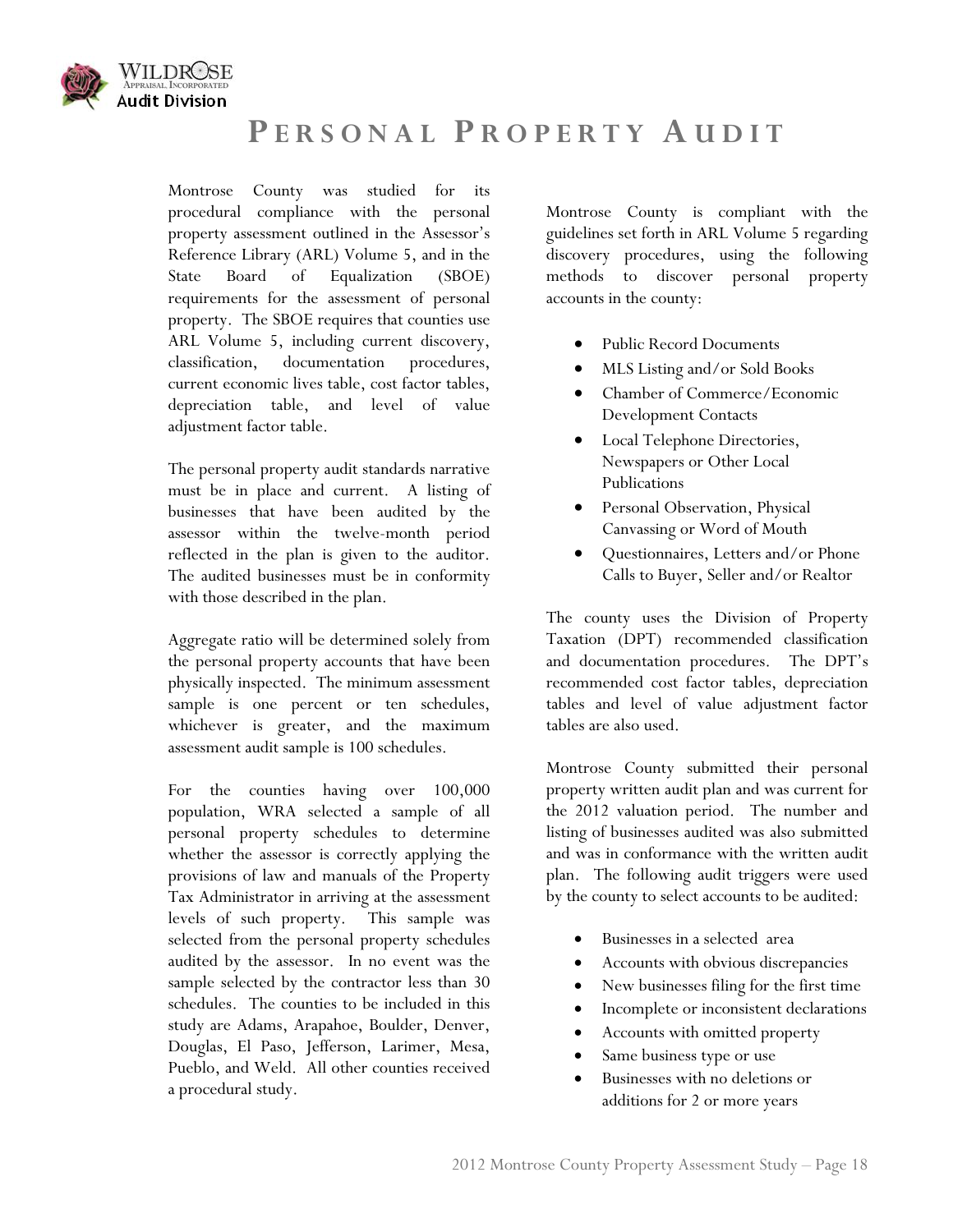

- Non-filing Accounts Best Information Available
- Accounts close to the \$5,500 actual value exemption status
- Accounts protested with substantial disagreement

## **Conclusions**

Montrose County has employed adequate discovery, classification, documentation, valuation, and auditing procedures for their personal property assessment and is in statistical compliance with SBOE requirements.

**Recommendations**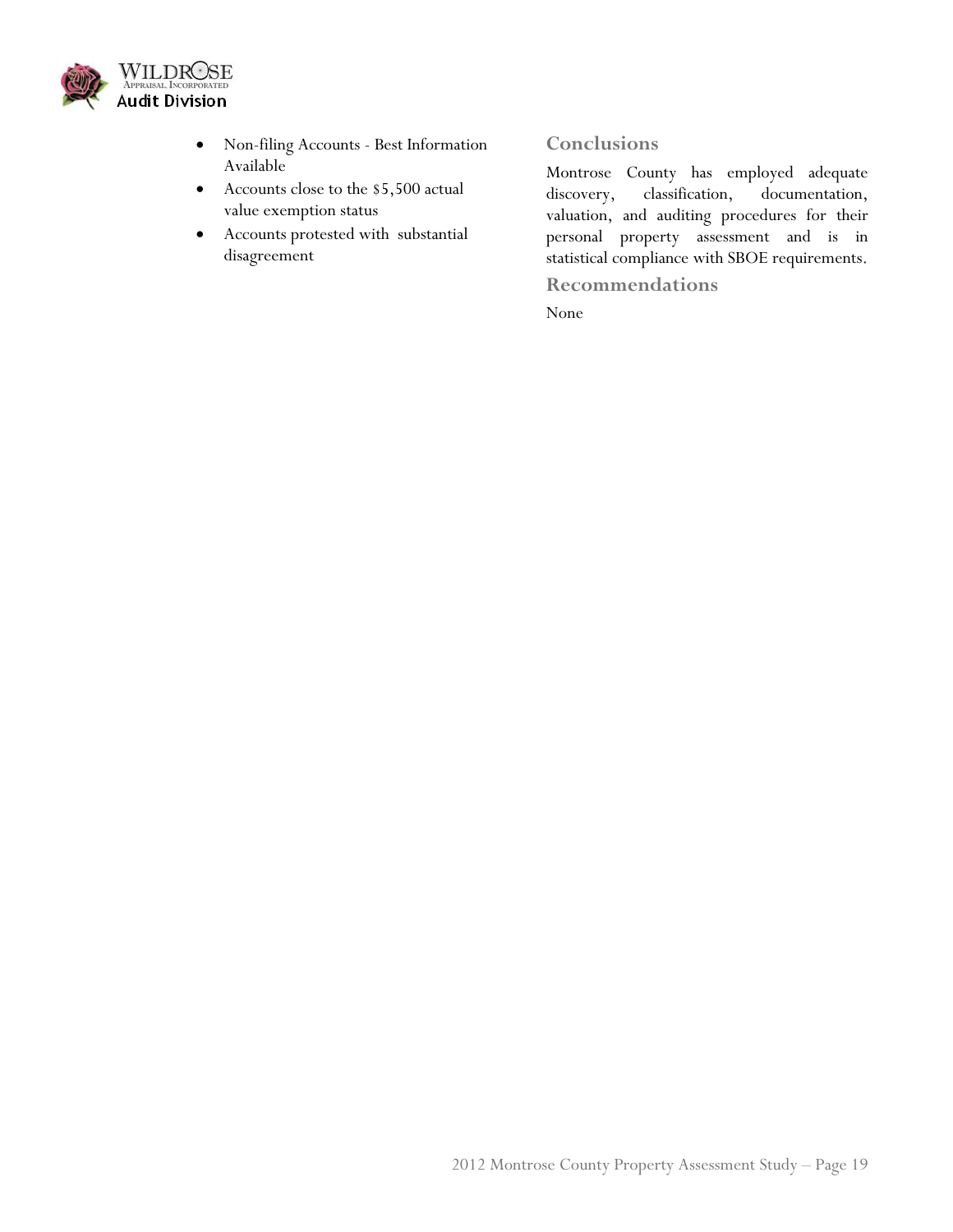<span id="page-20-0"></span>

# **W ILDROSE A UDITOR S TAFF**

**Harry J. Fuller,** *Audit Project Manager*

**Suzanne Howard**, *Audit Administrative Manager*

**Steve Kane**, *Audit Statistician* 

**Carl W. Ross**, *Agricultural/Natural Resource Analyst*

**J. Andrew Rodriguez**, *Field Analyst*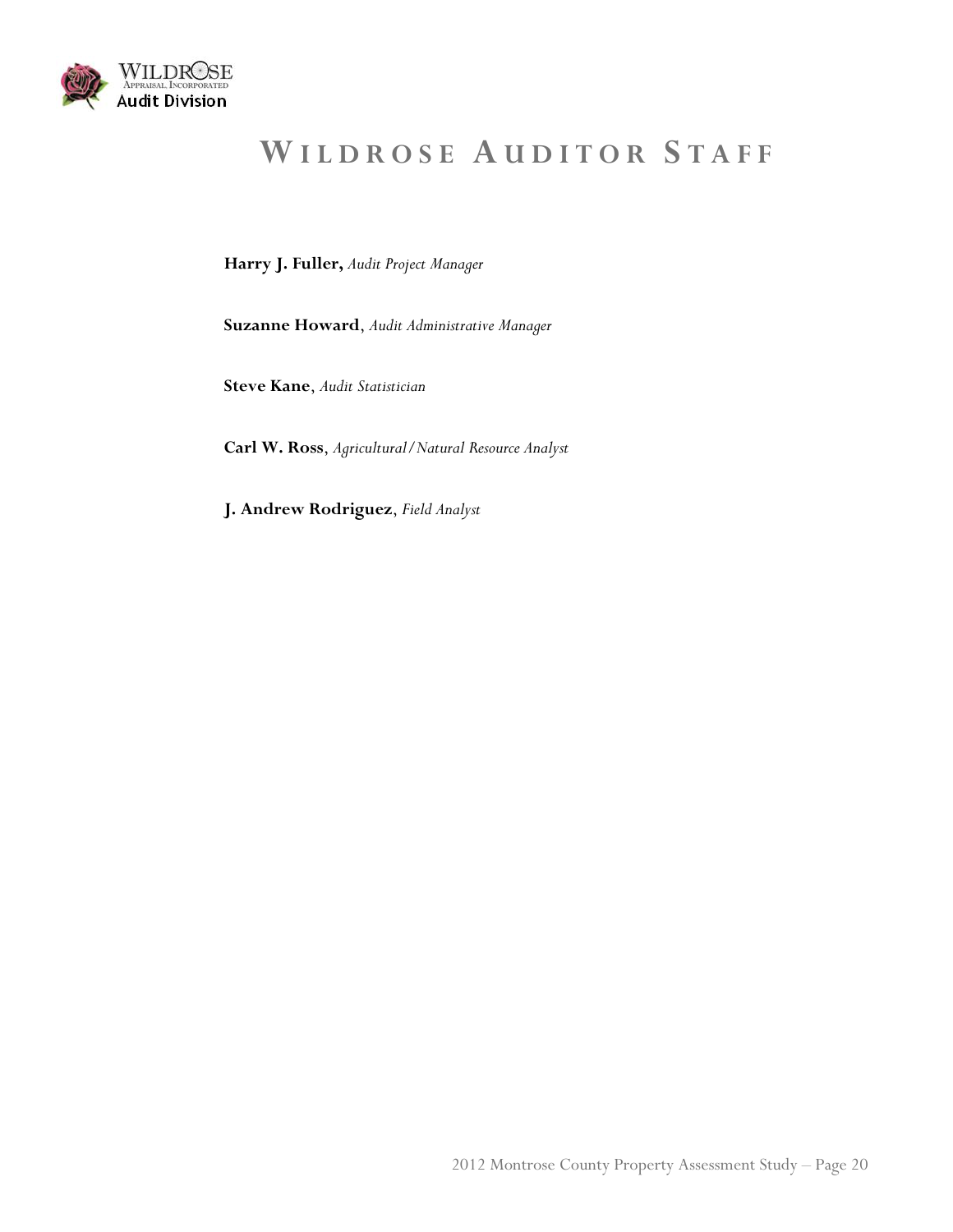<span id="page-21-0"></span>

# **A PPENDICES**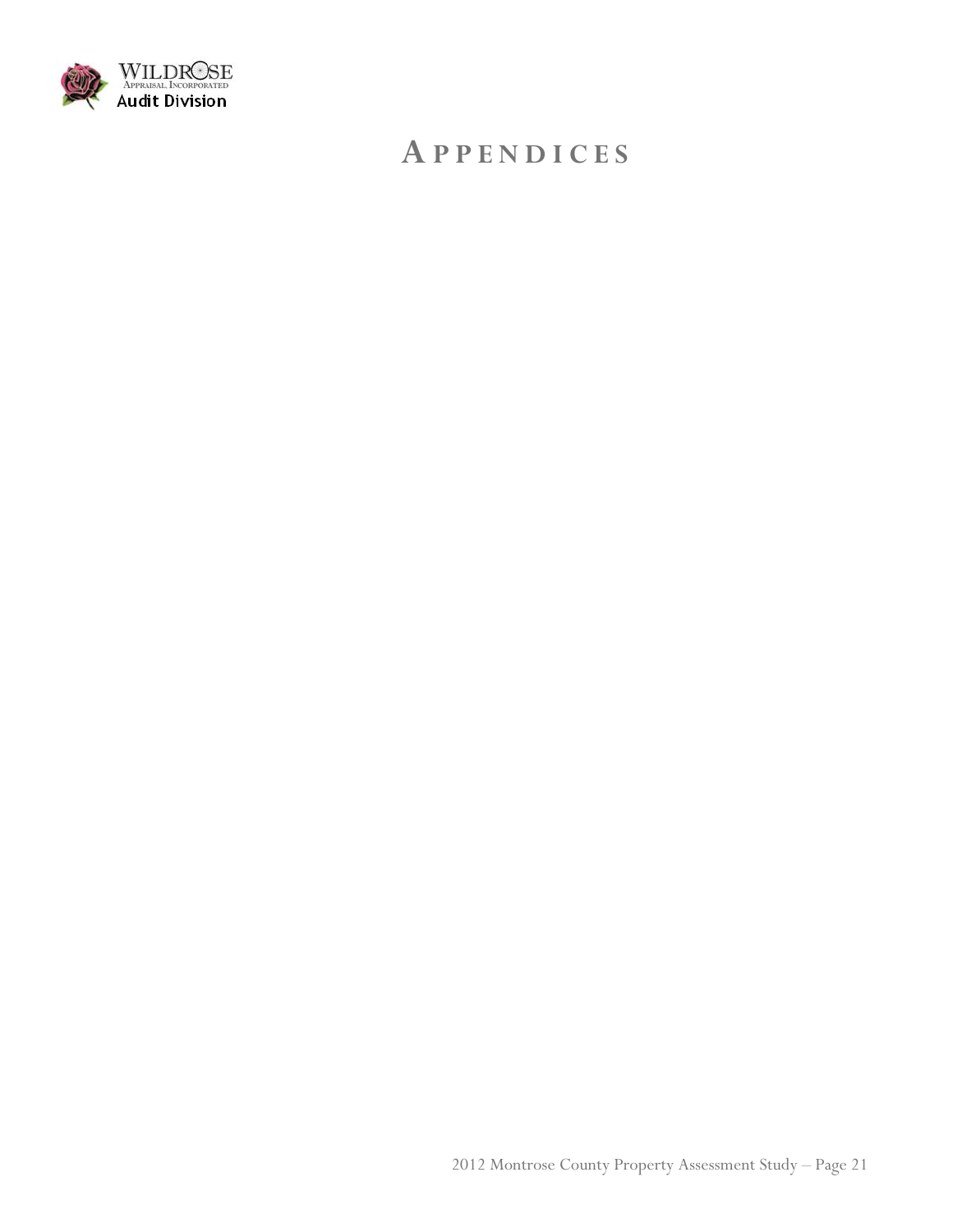

## **STATISTICAL COMPLIANCE REPORT FOR MONTROSE COUNTY 2012**

#### **I. OVERVIEW**

Montrose County is located in western Colorado. The county has a total of 22,009 real property parcels, according to data submitted by the county assessor's office in 2012. The following provides a breakdown of property classes for this county:



The vacant land class of properties was dominated by residential land. Residential lots (coded 100 and 1112) accounted for 56.7% of all vacant land parcels.

For residential improved properties, single family properties accounted for 89.7% of all residential properties. Commercial and industrial properties represented a much smaller proportion of property classes in comparison. Commercial/industrial sales accounted for 4.9% of all such properties in this county.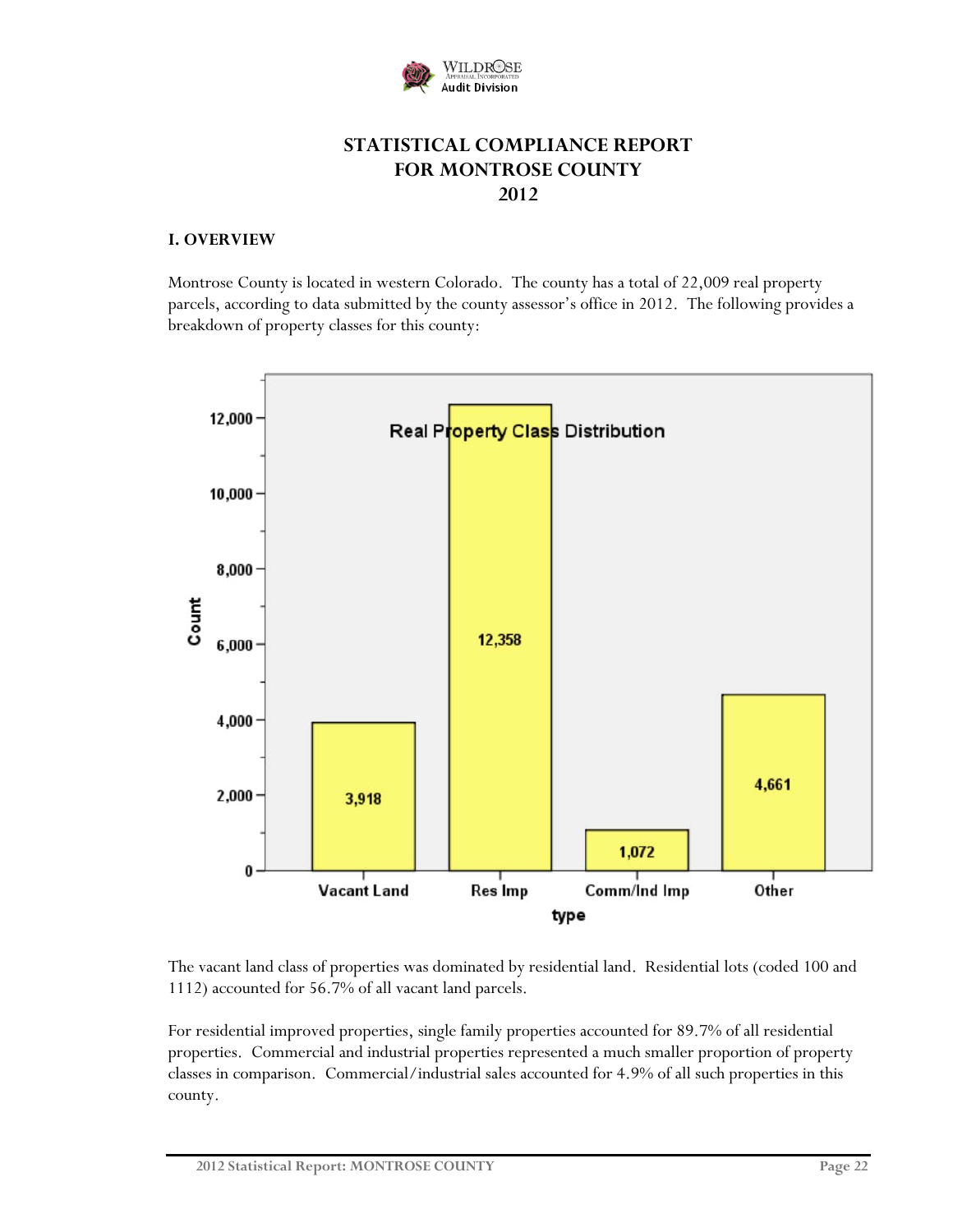

### **II. DATA FILES**

The following sales analyses were based on the requirements of the 2012 Colorado Property Assessment Study. Information was provided by the Montrose Assessor's Office in May 2012. The data included all 5 property record files as specified by the Auditor.

#### **III. RESIDENTIAL SALES RESULTS**

The following steps were taken to analyze the residential sales:

| 1. Total sales                                     | 1,468 |
|----------------------------------------------------|-------|
| 2. Selected qualified sales                        | 937   |
| 3. Select improved sales                           | 804   |
| 4. Select residential sales only                   | 765   |
| 5. Sales between January 1, 2009 and June 30, 2010 | 521   |

The sales ratio analysis was analyzed as follows:

| Median                            | 1.001 |
|-----------------------------------|-------|
| <b>Price Related Differential</b> | 1.007 |
| Coefficient of Dispersion         | .079  |

The above ratio statistics were in compliance with the standards set forth by the Colorado State Board of Equalization (SBOE) for the overall residential sales. The following graphs describe further the sales ratio distribution for these properties:

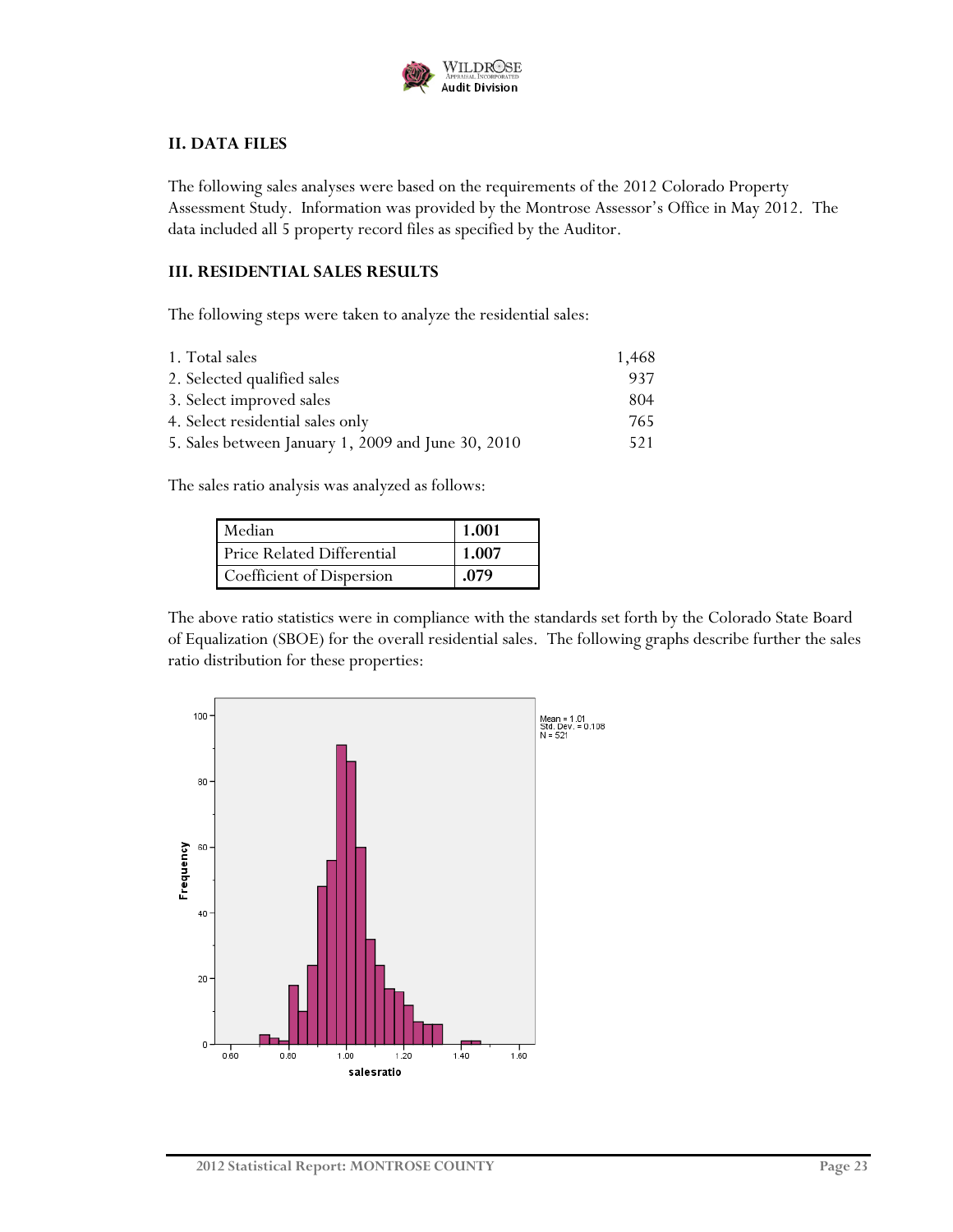



The above graphs indicate that the distribution of the sale ratios was within state mandated limits. No sales were trimmed.

#### **Residential Market Trend Analysis**

We next analyzed the residential dataset using the 18-month sale period for any residual market trending, with the following results:

| Model |            | Unstandardized Coefficients |            | Standardized<br>Coefficients |         |      |
|-------|------------|-----------------------------|------------|------------------------------|---------|------|
|       |            |                             | Std. Error | Beta                         |         | Sig. |
|       | (Constant) | 1.017                       | .009       |                              | 108.530 | .000 |
|       | SalePeriod | .000                        | .001       | $-021$                       | $-.471$ | .638 |

Coefficients<sup>a</sup>

a. Dependent Variable: salesratio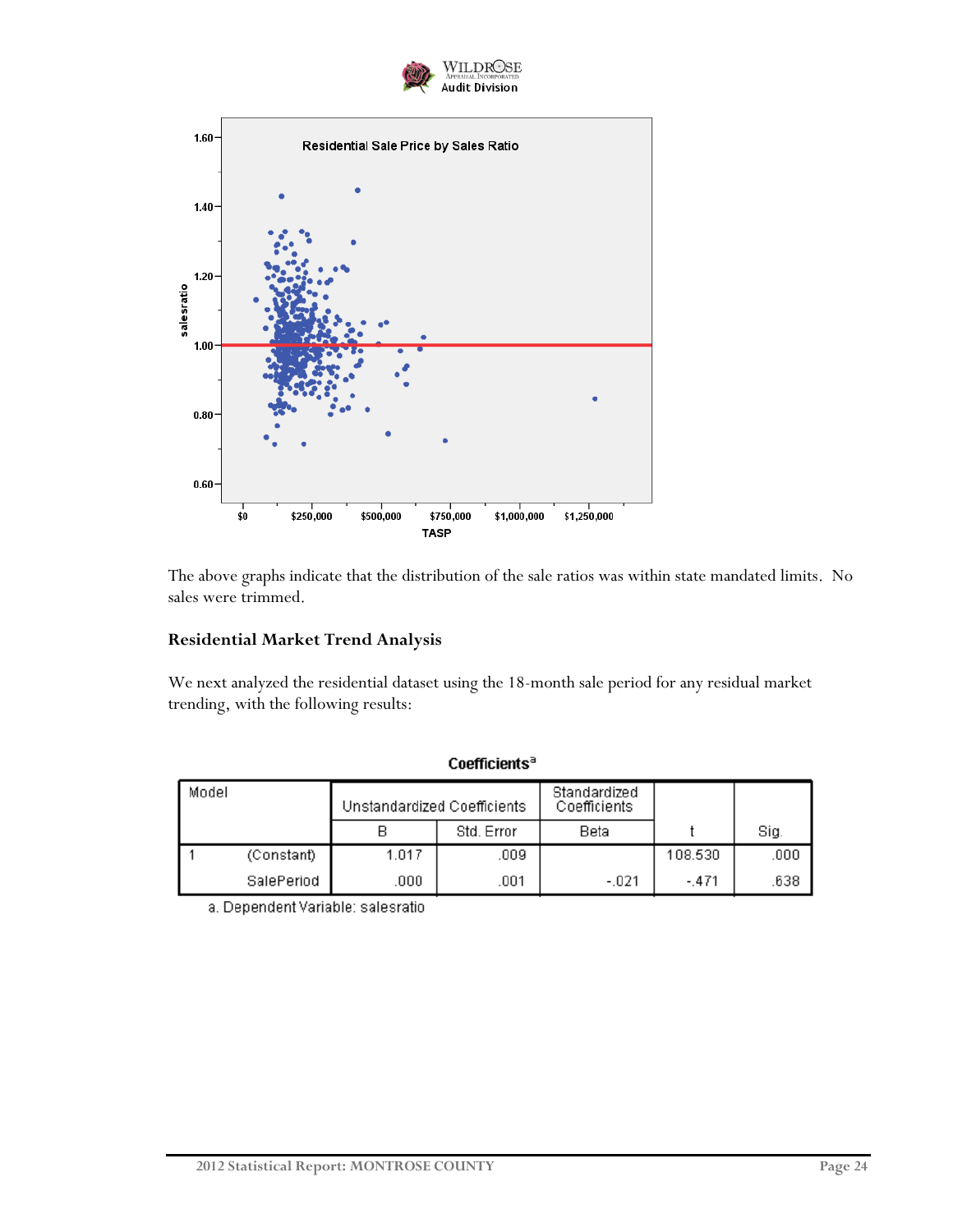



The above analysis indicated that the assessor has adequately addressed market trending in the valuation of residential properties.

### **Sold/Unsold Analysis**

In terms of the valuation consistency between sold and unsold residential properties, we compared the median actual value per square foot for 2012 between each group, as follows:

| <b>Group</b> | No.    | Median | Mean  |
|--------------|--------|--------|-------|
| Lunsold      | 11.796 | \$123  | \$129 |
| Sold         | 510    | \$123  | \$127 |

The above results indicate that sold and unsold residential properties were valued in a consistent manner.

#### **IV. COMMERCIAL/INDUSTRIAL SALE RESULTS**

The following steps were taken to analyze the commercial sales:

| 1. Total sales                             | 1,468 |
|--------------------------------------------|-------|
| 2. Selected qualified sales                | 937   |
| 3. Select improved sales                   | 804   |
| 4. Select commercial/industrial sales only | 30    |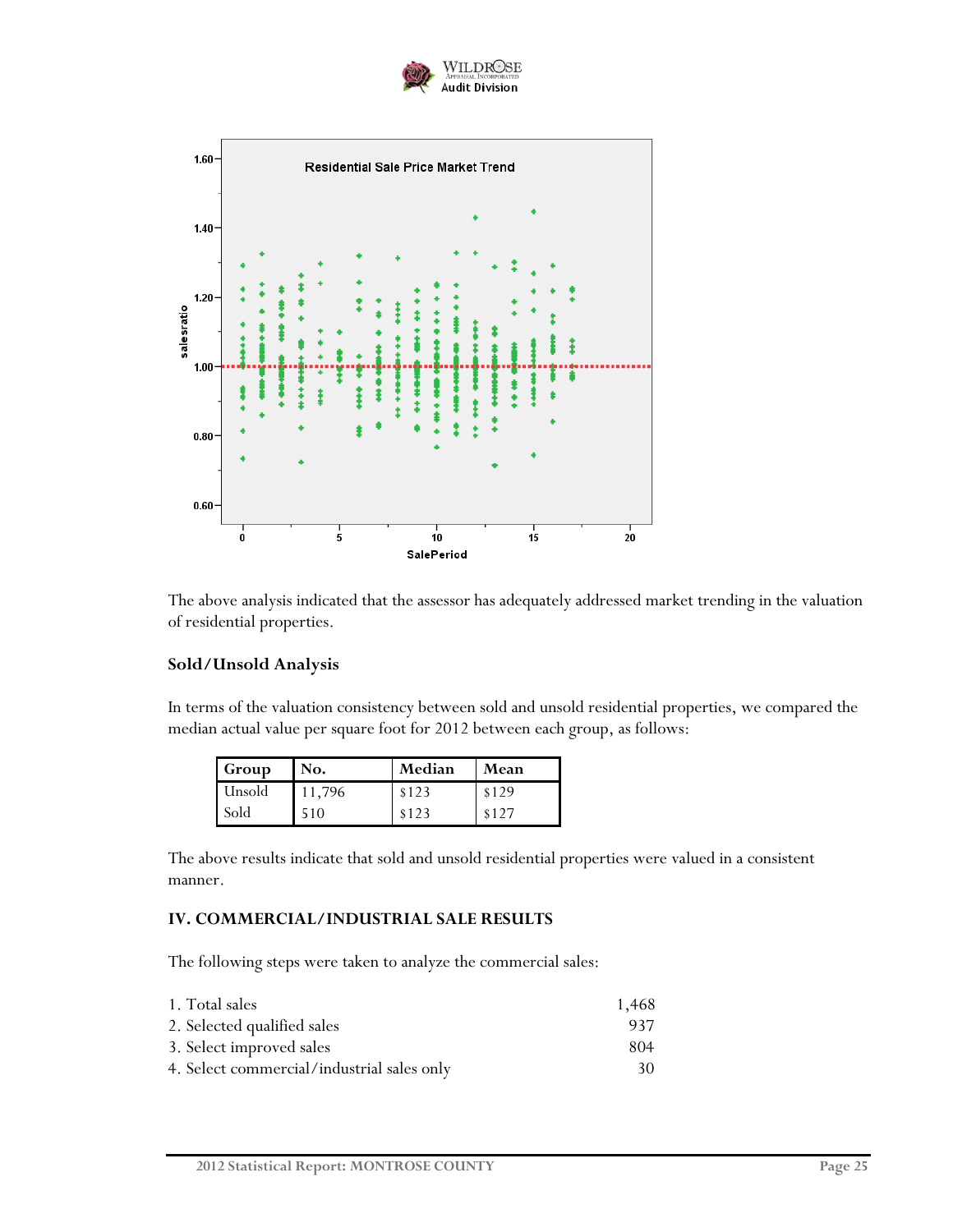

The sales ratio analysis was analyzed as follows:

| Median                     | 1.029 |
|----------------------------|-------|
| Price Related Differential | 1.002 |
| Coefficient of Dispersion  | .175  |

The above tables indicate that the Montrose County commercial/industrial sale ratios were in compliance with the SBOE standards. The following histogram and scatter plot describe the sales ratio distribution further:

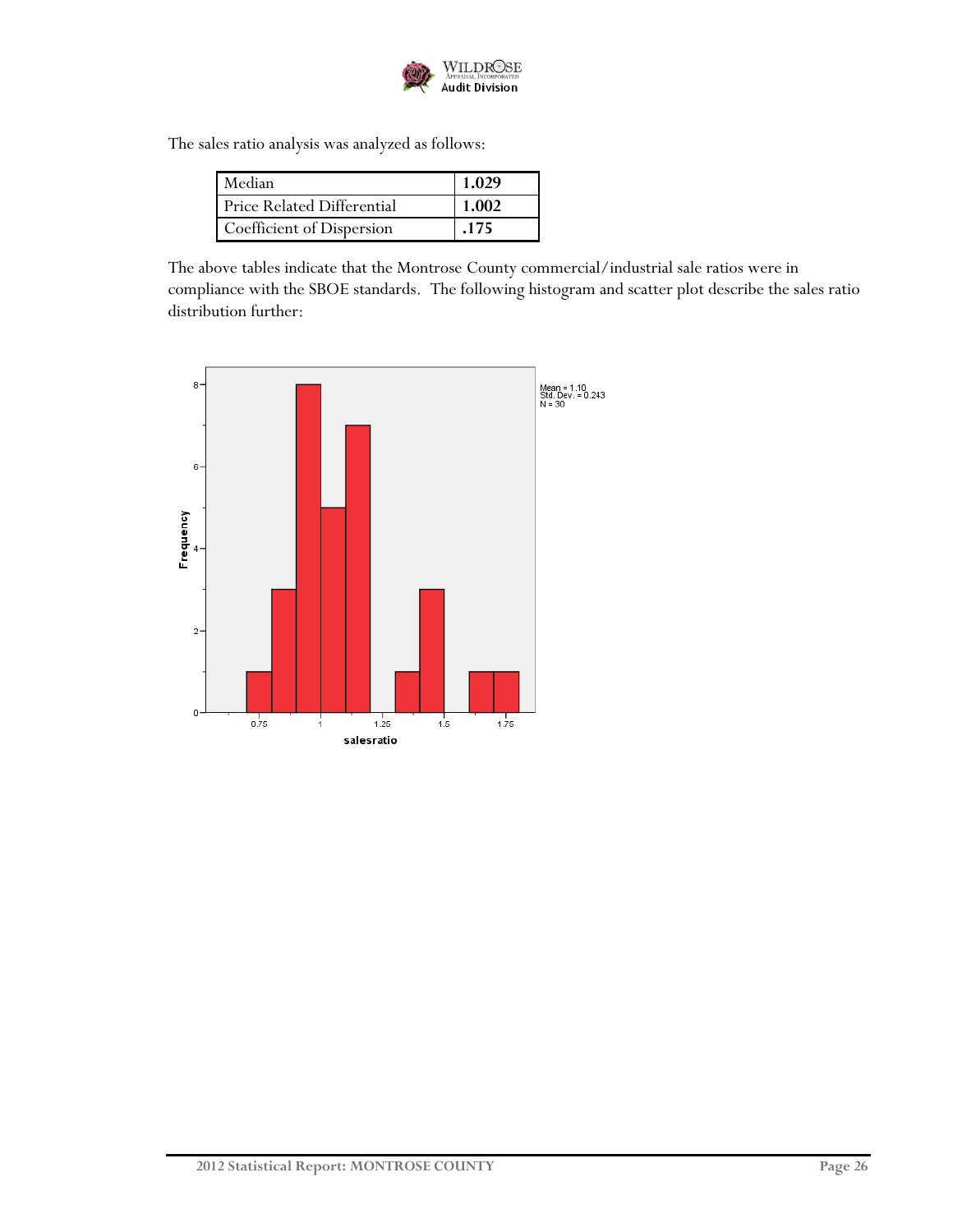



## **Commercial Market Trend Analysis**

The 30 commercial/industrial sales were analyzed, examining the sale ratios across a 24-month sale period with the following results:

|  | Coefficients® |
|--|---------------|
|  |               |

| Model |            | Unstandardized Coefficients<br>Coefficients |            | Standardized |        |      |
|-------|------------|---------------------------------------------|------------|--------------|--------|------|
|       |            |                                             | Std. Error | Beta         |        | Sig. |
|       | (Constant) | 1.165                                       | .104       |              | 11.252 | .000 |
|       | SalePeriod | $-.004$                                     | .007       | $-123$       | -.653  | .519 |

a. Dependent Variable: salesratio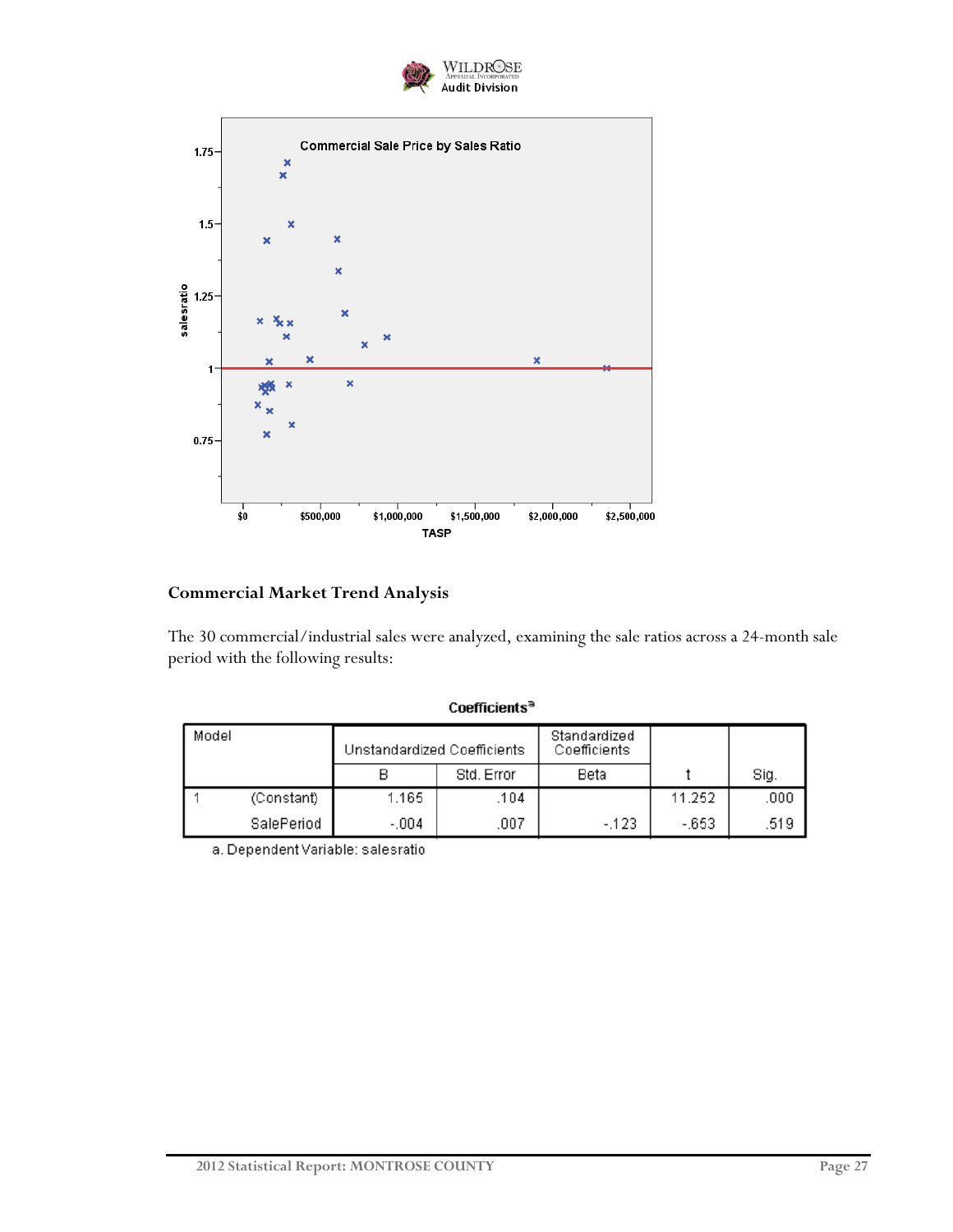



The market trend results indicated no statistically significant trend. We concur that no market trend adjustments were warranted for properties in this class for Montrose County.

### **Sold/Unsold Analysis**

We compared the median actual value per square foot between sold and unsold commercial properties to determine if the assessor was valuing each group consistently, as follows:

| Group         | No. | Median | <b>Mean</b> |
|---------------|-----|--------|-------------|
| <b>Unsold</b> | 046 | \$81   | \$103       |
| Sold          |     | 895    | \$97        |

The above indicated that the assessor has valued both groups consistently.

#### **V. VACANT LAND SALE RESULTS**

The following steps were taken to analyze vacant land sales:

| 1. Total sales                                     | 1,468 |
|----------------------------------------------------|-------|
| 2. Selected qualified sales                        | 937   |
| 3. Select vacant land sales                        | 128   |
| 4. Select non-agricultural sales                   | 126   |
| 5. Sales between January 1, 2009 and June 30, 2010 | 78.   |

The sales ratio analysis was analyzed as follows: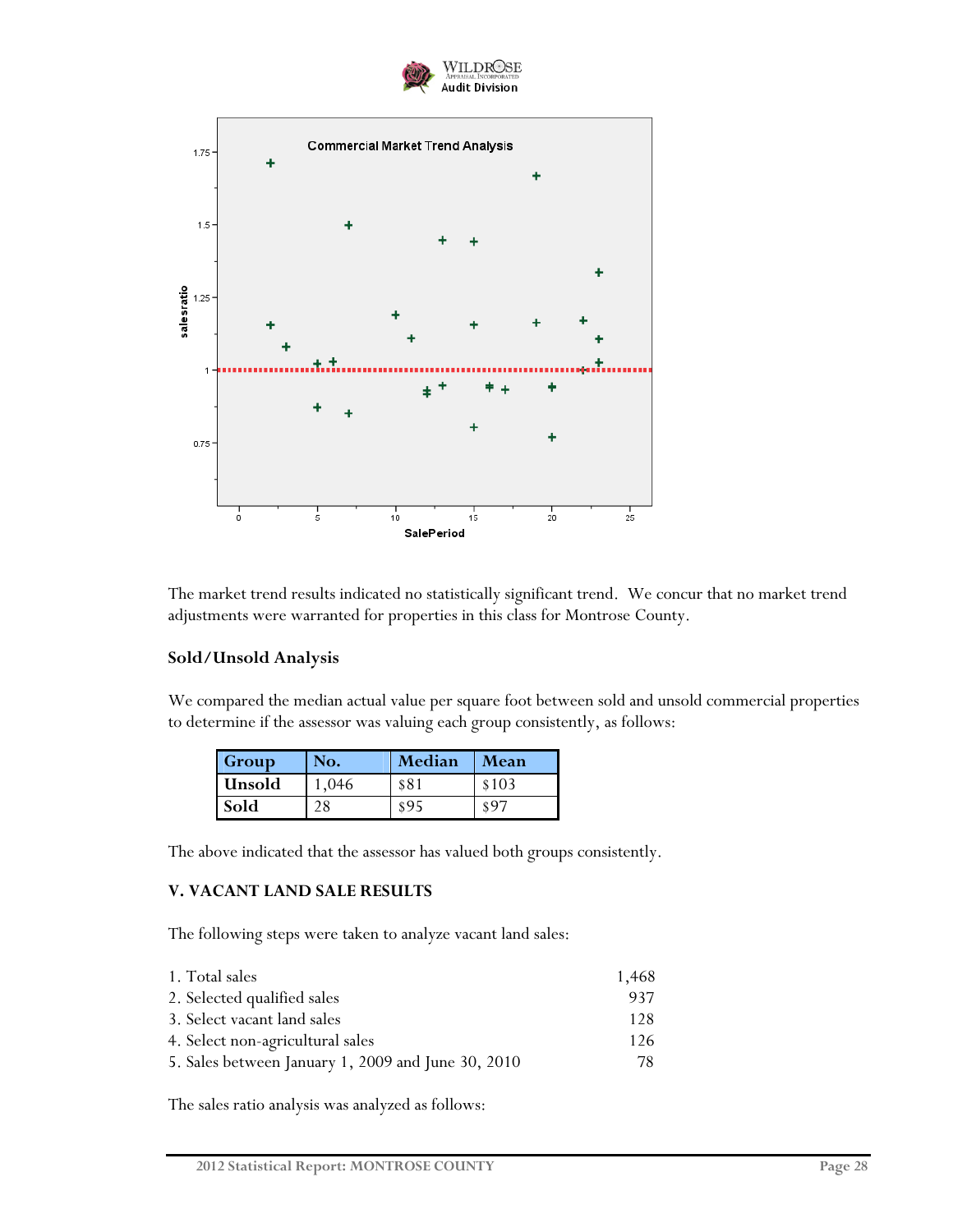

| Median                     | 1.016 |
|----------------------------|-------|
| Price Related Differential | 1.019 |
| Coefficient of Dispersion  | .137  |

The above table indicates that the Montrose County vacant land sale ratios were in compliance with the SBOE standards. The following histogram and scatter plot describe the sales ratio distribution further:

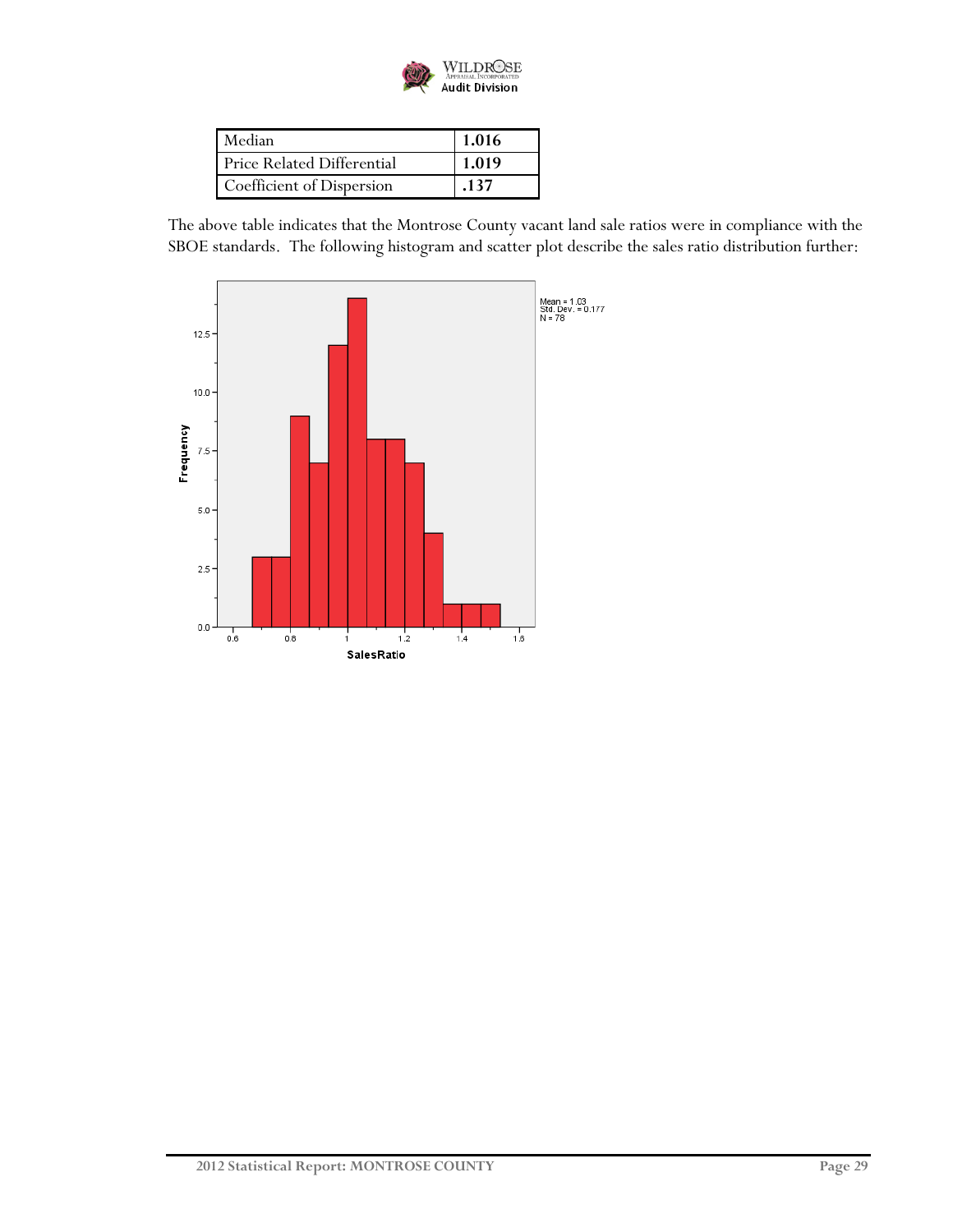



## **Vacant Land Market Trend Analysis**

The assessor did not apply any market trend adjustment to the vacant land dataset. The 78 vacant land sales were analyzed, examining the sale ratios across the 18 month sale period with the following results:

| Model |             | Standardized<br>Unstandardized Coefficients<br>Coefficients |            |         |        |      |
|-------|-------------|-------------------------------------------------------------|------------|---------|--------|------|
|       |             |                                                             | Std. Error | Beta    |        | Sig. |
|       | (Constant)  | 1.054                                                       | .040       |         | 26.340 | .000 |
|       | VSalePeriod | $-.003$                                                     | .004       | $-.080$ | -.702  | 485  |

Coefficients<sup>a</sup>

a. Dependent Variable: SalesRatio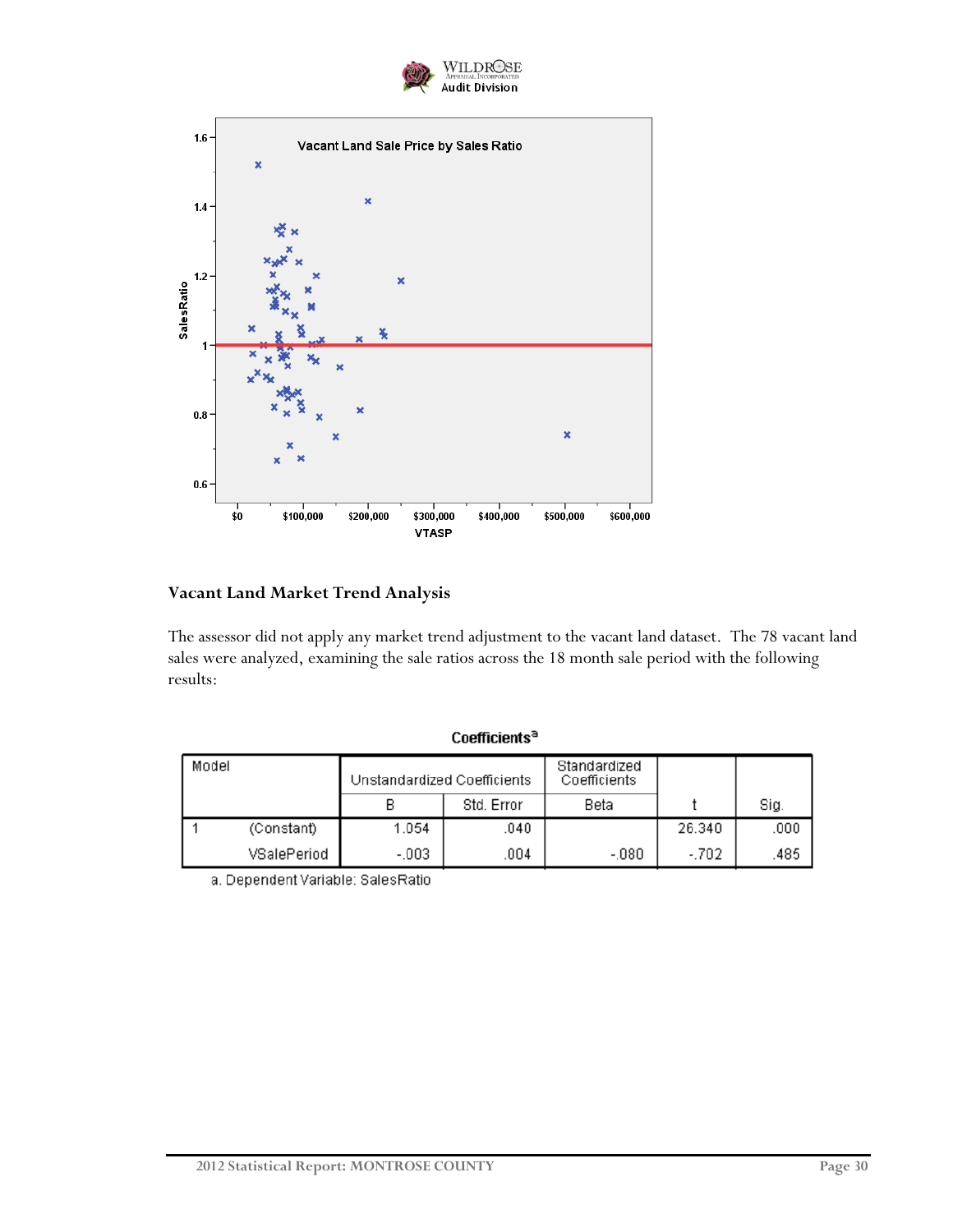



The market trend results indicated no statistically significant trend. We concur that no market trend adjustments were warranted for properties in this class for Montrose County.

#### **Sold/Unsold Analysis**

We compared the median change in actual value between 2010 and 2012 for vacant land properties to determine if sold and unsold properties were valued consistently, as follows:

| Group         | N     | Median | <b>Mean</b> |
|---------------|-------|--------|-------------|
| <b>Unsold</b> | 3,666 | 0.80   | 0.85        |
| <b>Sold</b>   |       | 0.80   | 0.92        |

The above results indicated that sold and unsold vacant land properties were valued consistently overall.

#### **V. AGRICULTURAL IMPROVEMENTS ANALYSIS**

The final statistical verification concerned the assigned actual values for agricultural residential improvements. We compared the actual value per square foot rate for this group and compared it to rates assigned to residential single family improvements in Montrose County.

The following indicates that agricultural residential improvements were valued in a manner similar to the single family residential improvements in this county: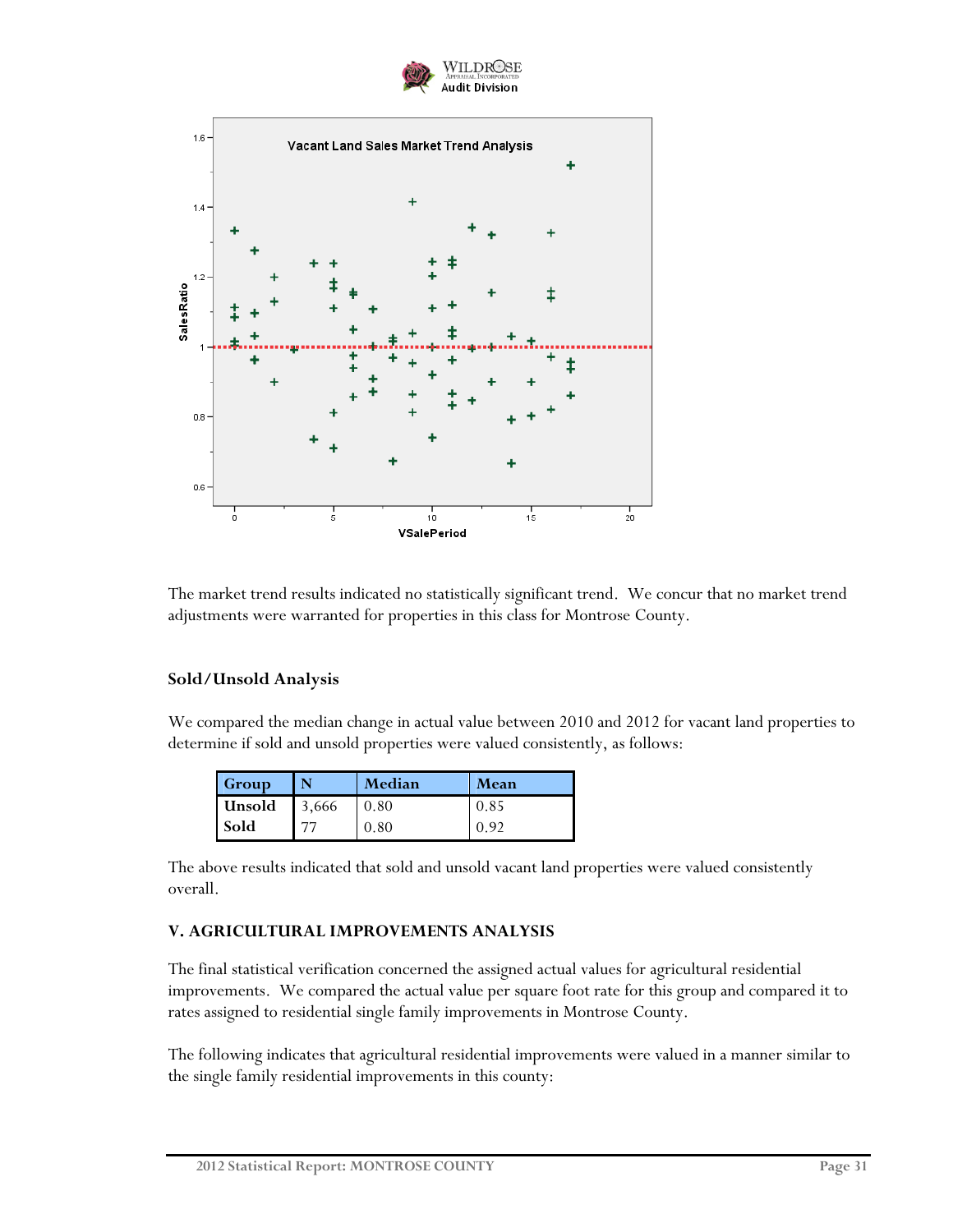

**Descriptives** 

|                 | abstrimp |                                         |                    | <b>Statistic</b> | Std. Error |
|-----------------|----------|-----------------------------------------|--------------------|------------------|------------|
| <b>ImpVaISE</b> | 1212     | Mean                                    |                    | \$94.13          | \$.242     |
|                 |          | 95% Confidence Interval for Lower Bound |                    | \$93.66          |            |
|                 |          | Mean                                    | <b>Upper Bound</b> | \$94.60          |            |
|                 |          | 5% Trimmed Mean                         |                    | \$92.92          |            |
|                 |          | Median                                  |                    | \$90.99          |            |
|                 |          | Variance                                |                    | 649.919          |            |
|                 |          | Std. Deviation                          |                    | \$25.494         |            |
|                 |          | Minimum                                 |                    | \$0              |            |
|                 |          | Maximum                                 |                    | \$267            |            |
|                 |          | Range                                   |                    | \$267            |            |
|                 |          | Interquartile Range                     |                    | \$31             |            |
|                 |          | <b>Skewness</b>                         |                    | .917             | .023       |
|                 |          | <b>Kurtosis</b>                         |                    | 2.365            | .047       |
|                 | 4277     | Mean                                    |                    | \$100.05         | \$1.705    |
|                 |          | 95% Confidence Interval for Lower Bound |                    | \$96.70          |            |
|                 |          | Mean                                    | <b>Upper Bound</b> | \$103.40         |            |
|                 |          | 5% Trimmed Mean                         |                    | \$96.16          |            |
|                 |          | Median                                  |                    | \$91.80          |            |
|                 |          | Variance                                |                    | 2042.722         |            |
|                 |          | Std. Deviation                          |                    | \$45.196         |            |
|                 |          | <b>Minimum</b>                          |                    | \$8              |            |
|                 |          | Maximum                                 |                    | \$371            |            |
|                 |          | Range                                   |                    | \$363            |            |
|                 |          | Interquartile Range                     |                    | \$46             |            |
|                 |          | Skewness                                |                    | 1.815            | .092       |
|                 |          | <b>Kurtosis</b>                         |                    | 5.815            | .184       |

### **VI. CONCLUSIONS**

Based on this statistical analysis, there were no significant compliance issues concluded for Montrose County as of the date of this report.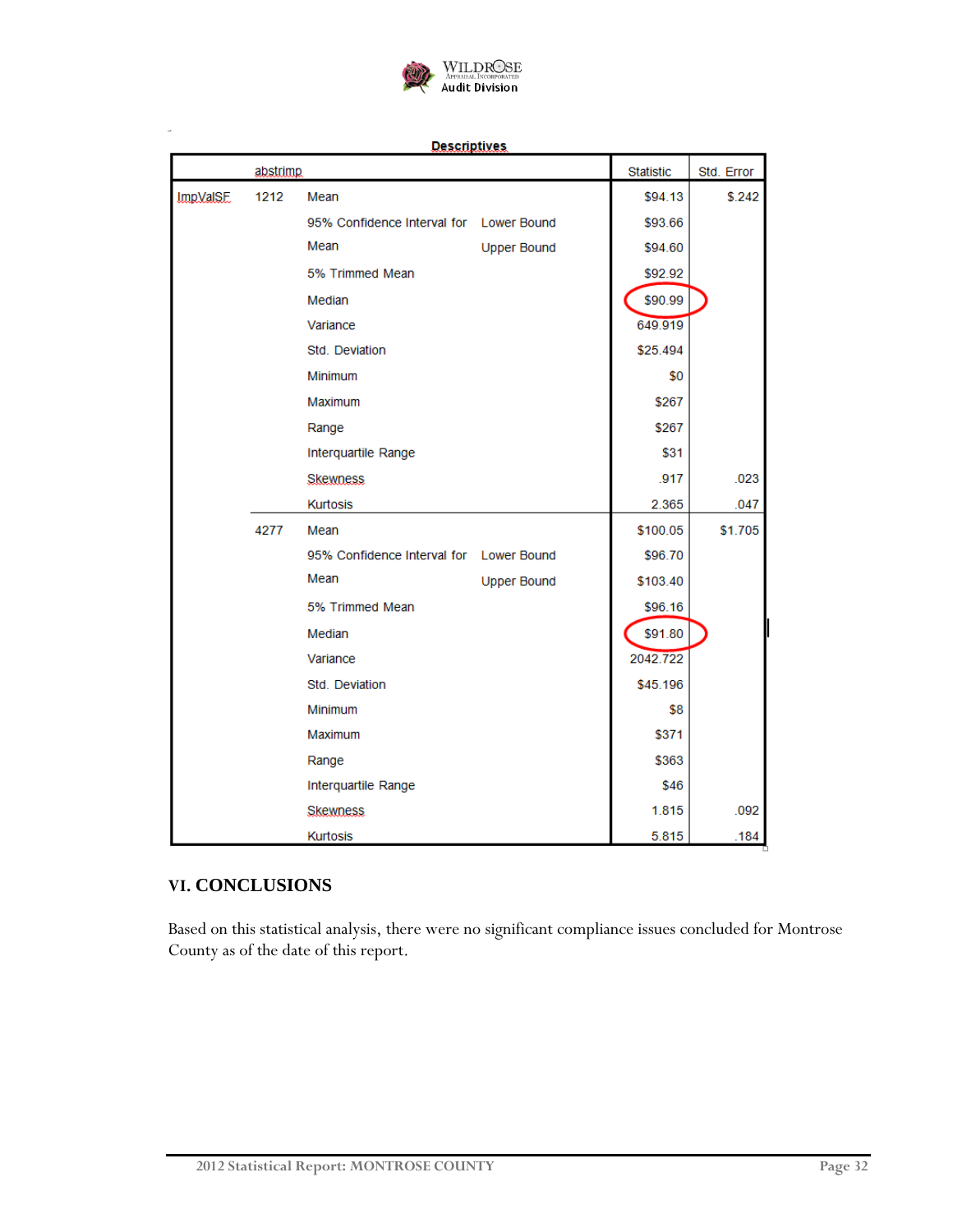

#### **STATISTICAL ABSTRACT**

#### **Residential**

#### Ratio Statistics for CURRTOT / TASP

|       | 95%<br>Mean | ، Confidence Interval for |        |             | 95% Confidence Interval for Median |                    |                  | 95% Confidence Interval for<br>Weighted Mean |             |                                      |                              | Coefficient of<br>Variation |
|-------|-------------|---------------------------|--------|-------------|------------------------------------|--------------------|------------------|----------------------------------------------|-------------|--------------------------------------|------------------------------|-----------------------------|
| Mean  | Lower Bound | Upper Bound               | Median | Lower Bound | Upper Bound                        | Actual<br>Coverage | Weighted<br>Mean | Lower Bound                                  | Upper Bound | <b>Price Related</b><br>Differential | Coefficient of<br>Dispersion | Mean<br>Centered            |
| 1.013 | .004        | .023                      | .001   | 996         | .009                               | 95.6%              | 000.1            | 995                                          | .017        | .007                                 | .079                         | 10.7%                       |

The confidence interval for the median is constructed without any distribution assumptions. The actual coverage level may be greater than the specified level. Other confidence intervals are constructed by assuming a Normal distribution for the ratios.

#### **Commercial/Industrial**

#### Ratio Statistics for CURRTOT / TASP

|       | 95%<br>Mean | Confidence Interval for |        |             | 95% Confidence Interval for Median |                    |                  | 95%<br>Weighted Mean | Confidence Interval for |                                      |                              | Coefficient of<br>Variation |
|-------|-------------|-------------------------|--------|-------------|------------------------------------|--------------------|------------------|----------------------|-------------------------|--------------------------------------|------------------------------|-----------------------------|
| Mean  | Lower Bound | Upper Bound             | Median | Lower Bound | Upper Bound                        | Actual<br>Coverage | Weighted<br>Mean | Lower Bound          | Upper Bound             | <b>Price Related</b><br>Differential | Coefficient of<br>Dispersion | Mean<br>Centered            |
| 1.104 | .013        | .195                    | .029   | 944         | .156                               | 95.7%              | .102             | .024                 | .181                    | .002                                 | .175                         | 22.0%                       |

The confidence interval for the median is constructed without any distribution assumptions. The actual coverage level may be greater than the specified level. Other confidence intervals are constructed by assuming a Normal distribution for the ratios.

#### **Vacant Land**

#### Ratio Statistics for CURRLND / VTASP

|       | 95% Confidence Interval for | Mean        |        |             | 95% Confidence Interval for Median |                    |                  | 95% Confidence Interval for<br>Weighted Mean |             |                                      |                              | Coefficient of<br>Variation |
|-------|-----------------------------|-------------|--------|-------------|------------------------------------|--------------------|------------------|----------------------------------------------|-------------|--------------------------------------|------------------------------|-----------------------------|
| Mean  | Lower Bound                 | Upper Bound | Median | Lower Bound | Upper Bound                        | Actual<br>Coverage | Weighted<br>Mean | Lower Bound                                  | Upper Bound | <b>Price Related</b><br>Differential | Coefficient of<br>Dispersion | Mean<br>Centered            |
| 1.029 | .990                        | .069        | .016   | 969         | .086                               | 96.9%              | .010             | 954                                          | .067        | .019                                 | .137                         | 17.2%                       |

The confidence interval for the median is constructed without any distribution assumptions. The actual coverage level may be greater than the specified level. Other confidence intervals are constructed by assuming<br>a Normal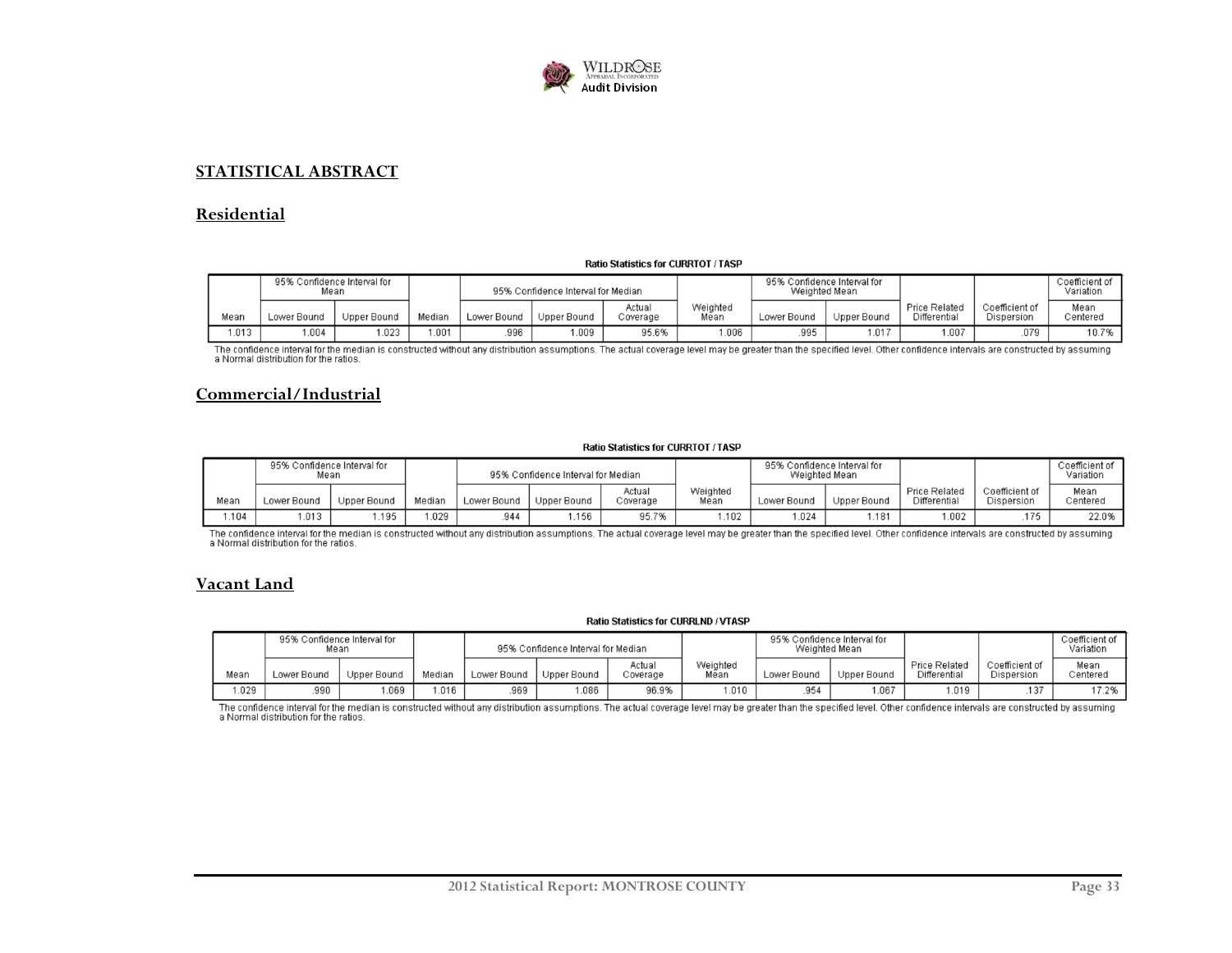

## **Residential Median Ratio Stratification**

#### **Sale Price**

#### **Case Processing Summary**

|          |                  | Count | Percent |
|----------|------------------|-------|---------|
| SPRec    | \$25K to \$50K   | 1     | .2%     |
|          | \$50K to \$100K  | 12    | 2.3%    |
|          | \$100K to \$150K | 122   | 23.4%   |
|          | \$150K to \$200K | 162   | 31.1%   |
|          | \$200K to \$300K | 148   | 28.4%   |
|          | \$300K to \$500K | 65    | 12.5%   |
|          | \$500K to \$750K | 10    | 1.9%    |
|          | Over \$1,000K    |       | .2%     |
| Overall  |                  | 521   | 100.0%  |
| Excluded |                  | ۵     |         |
| Total    |                  | 521   |         |

| Group            |        |                               |                              | Coefficient of<br>Variation |
|------------------|--------|-------------------------------|------------------------------|-----------------------------|
|                  | Median | Price Related<br>Differential | Coefficient of<br>Dispersion | Median<br>Centered          |
| \$25K to \$50K   | 1.131  | 1.000                         | .000                         | .%                          |
| \$50K to \$100K  | 1.003  | 1.002                         | .146                         | 17.3%                       |
| \$100K to \$150K | 1.008  | 1.001                         | .091                         | 12.4%                       |
| \$150K to \$200K | 1.001  | .999                          | .067                         | 9.4%                        |
| \$200K to \$300K | 1.002  | 1.000                         | .073                         | 9.7%                        |
| \$300K to \$500K | .994   | .998                          | .082                         | 11.9%                       |
| \$500K to \$750K | .936   | 1.003                         | .086                         | 12.0%                       |
| Over \$1,000K    | .845   | 1.000                         | .000                         | .%                          |
| Overall          | 1.001  | 1.007                         | .079                         | 10.9%                       |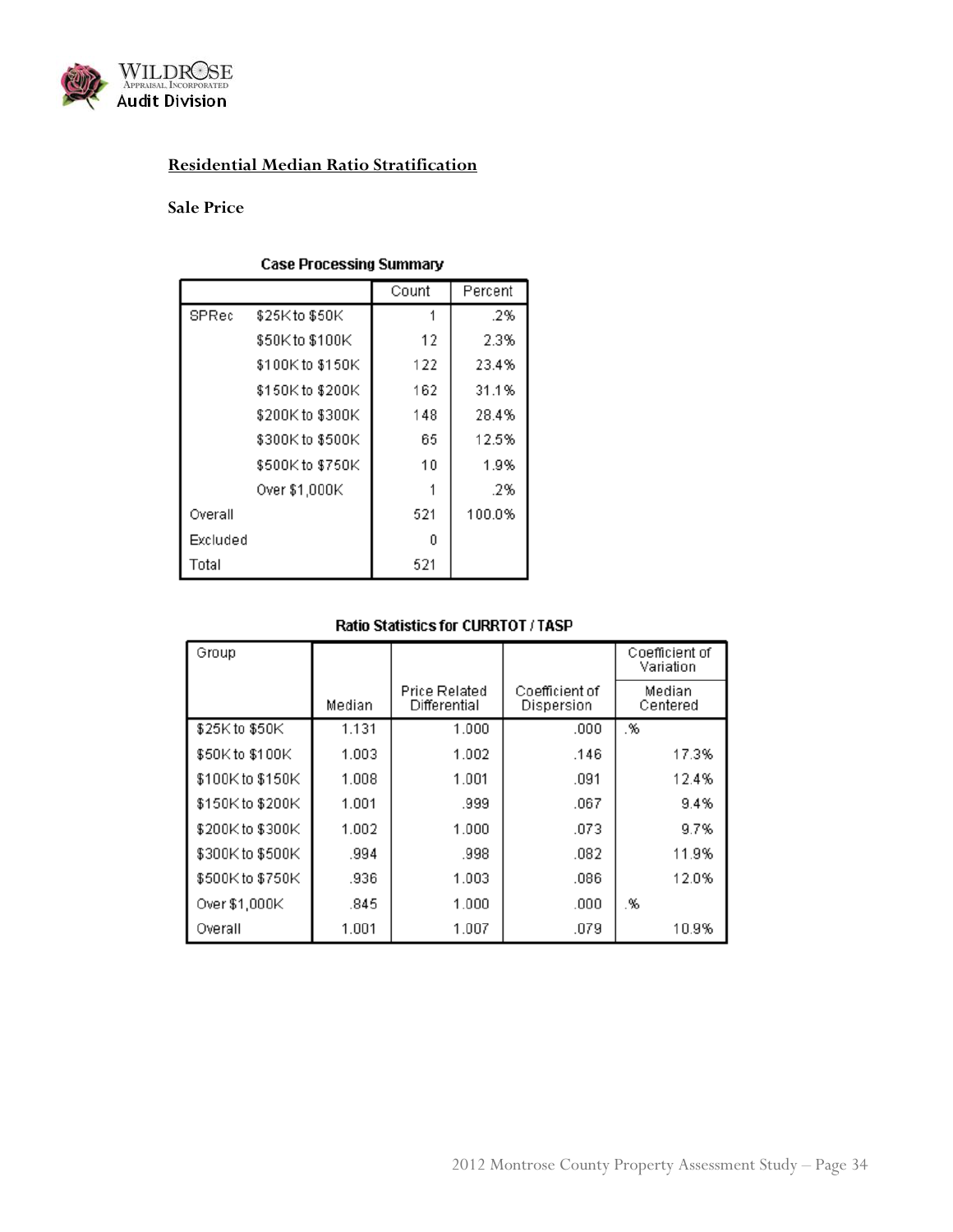

## **Subclass**

### **Case Processing Summary**

|          |      | Count | Percent |
|----------|------|-------|---------|
| abstrimp | 0    | 10    | 1.9%    |
|          | 1212 | 492   | 94.4%   |
|          | 1215 | 3     | .6%     |
|          | 1225 |       | .2%     |
|          | 1230 | 15    | 2.9%    |
| Overall  |      | 521   | 100.0%  |
| Excluded |      | n     |         |
| Total    |      | 521   |         |

| Group   |        |                                      |                              | Coefficient of<br>Variation |
|---------|--------|--------------------------------------|------------------------------|-----------------------------|
|         | Median | <b>Price Related</b><br>Differential | Coefficient of<br>Dispersion | Median<br>Centered          |
| 0       | .866   | .998                                 | .119                         | 15.6%                       |
| 1212    | 1.002  | 1.007                                | .078                         | 10.7%                       |
| 1215    | 1.068  | 1.020                                | .123                         | 19.4%                       |
| 1225    | .845   | 1.000                                | .000                         | .%                          |
| 1230    | .996   | 1.003                                | .040                         | 5.9%                        |
| Overall | 1.001  | 1.007                                | .079                         | 10.9%                       |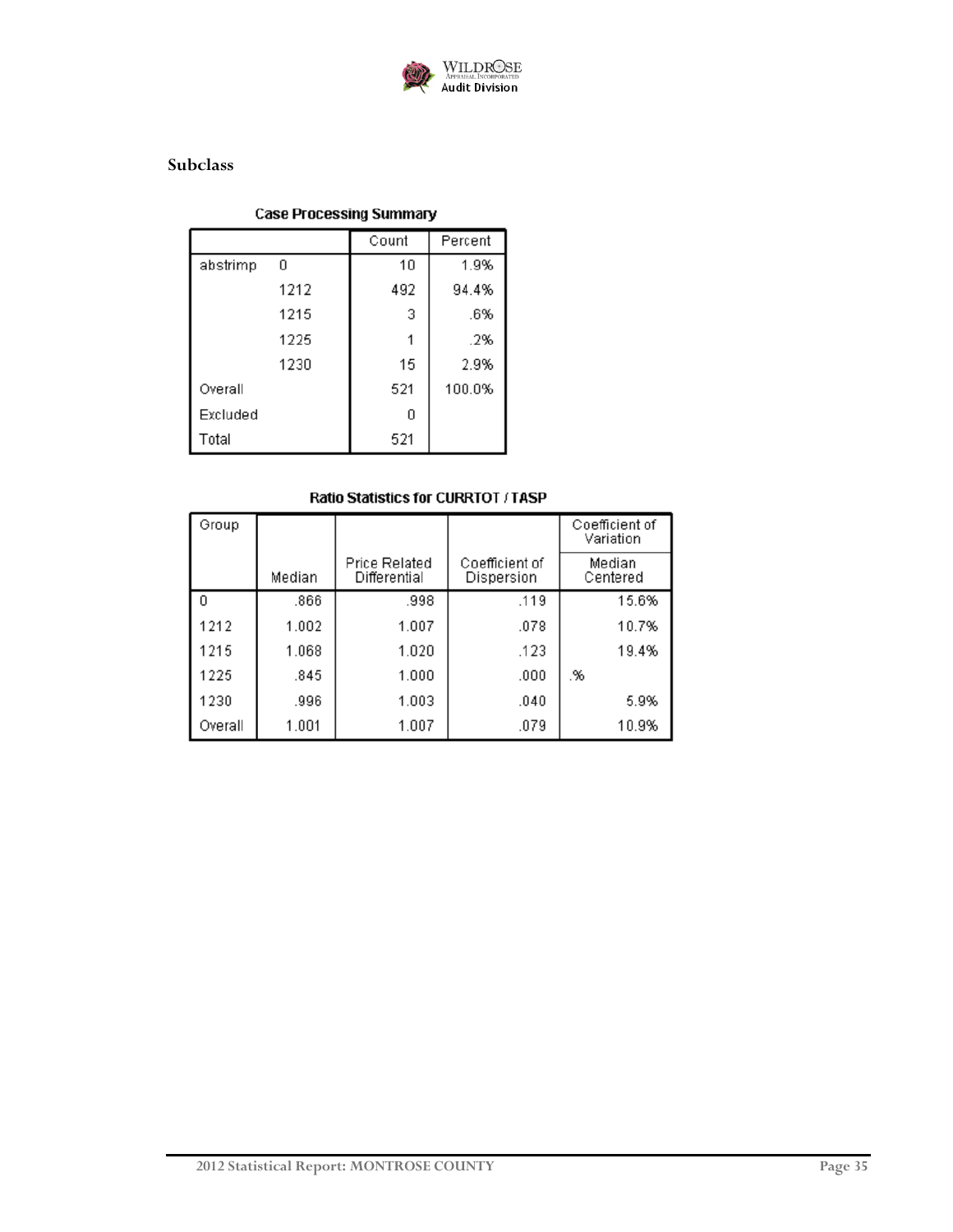

## **Improvement Age**

### **Case Processing Summary**

|          |            | Count | Percent |
|----------|------------|-------|---------|
| AgeRec   | .00        | 10    | 1.9%    |
|          | Over 100   | 21    | 4.0%    |
|          | 75 to 100  | 16    | 3.1%    |
|          | 50 to 75   | 25    | 4.8%    |
|          | 25 to 50   | 84    | 16.1%   |
|          | 5 to 25    | 275   | 52.8%   |
|          | 5 or Newer | 90    | 17.3%   |
| Overall  |            | 521   | 100.0%  |
| Excluded |            | n     |         |
| Total    |            | 521   |         |

| Group      |        |                               |                              | Coefficient of<br>Variation |
|------------|--------|-------------------------------|------------------------------|-----------------------------|
|            | Median | Price Related<br>Differential | Coefficient of<br>Dispersion | Median<br>Centered          |
| .00        | .866   | .998                          | .119                         | 15.6%                       |
| Over 100   | .977   | 1.013                         | .144                         | 17.7%                       |
| 75 to 100  | .946   | 1.010                         | .101                         | 13.9%                       |
| 50 to 75   | .984   | 1.005                         | .114                         | 15.7%                       |
| 25 to 50   | 1.005  | 1.024                         | .099                         | 12.6%                       |
| 5 to 25    | 1.006  | 1.008                         | .067                         | 9.3%                        |
| 5 or Newer | 1.000  | .997                          | .057                         | 8.8%                        |
| Overall    | 1.001  | 1.007                         | .079                         | 10.9%                       |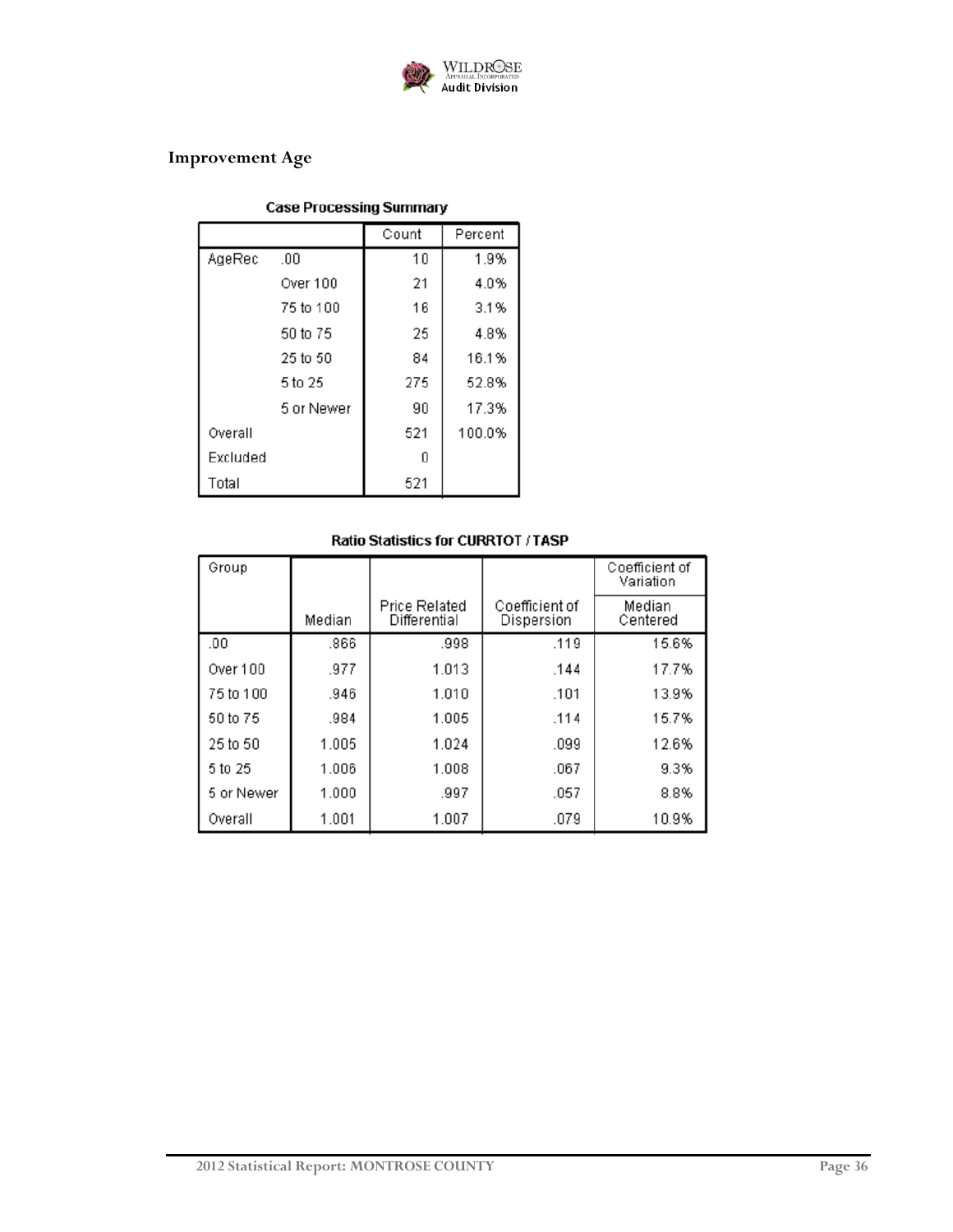

## **Improved Area**

## **Case Processing Summary**

|          |                    | Count | Percent |
|----------|--------------------|-------|---------|
| ImpSFRec | .00                | 10    | 1.9%    |
|          | LE 500 sf          |       | .2%     |
|          | 500 to 1,000 sf    | 23    | 4.4%    |
|          | 1,000 to 1,500 sf  | 205   | 39.3%   |
|          | 1,500 to 2,000 sf  | 181   | 34.7%   |
|          | 2,000 to 3,000 sf  | 87    | 16.7%   |
|          | 3,000 sf or Higher | 14    | 2.7%    |
| Overall  |                    | 521   | 100.0%  |
| Excluded |                    | n     |         |
| Total    |                    | 521   |         |

| Group              |        |                                      |                              | Coefficient of<br>Variation |
|--------------------|--------|--------------------------------------|------------------------------|-----------------------------|
|                    | Median | <b>Price Related</b><br>Differential | Coefficient of<br>Dispersion | Median<br>Centered          |
| .00                | .866   | .998                                 | .119                         | 15.6%                       |
| LE 500 sf          | .845   | 1.000                                | .000                         | .%                          |
| 500 to 1,000 sf    | .945   | 1.009                                | .134                         | 16.7%                       |
| 1,000 to 1,500 sf  | .999   | 1.008                                | .069                         | 9.4%                        |
| 1,500 to 2,000 sf  | 1.008  | 1.010                                | .073                         | 10.2%                       |
| 2,000 to 3,000 sf  | 1.011  | 1.016                                | .082                         | 11.8%                       |
| 3,000 sf or Higher | 1.032  | 1.016                                | .098                         | 13.1%                       |
| Overall            | 1.001  | 1.007                                | .079                         | 10.9%                       |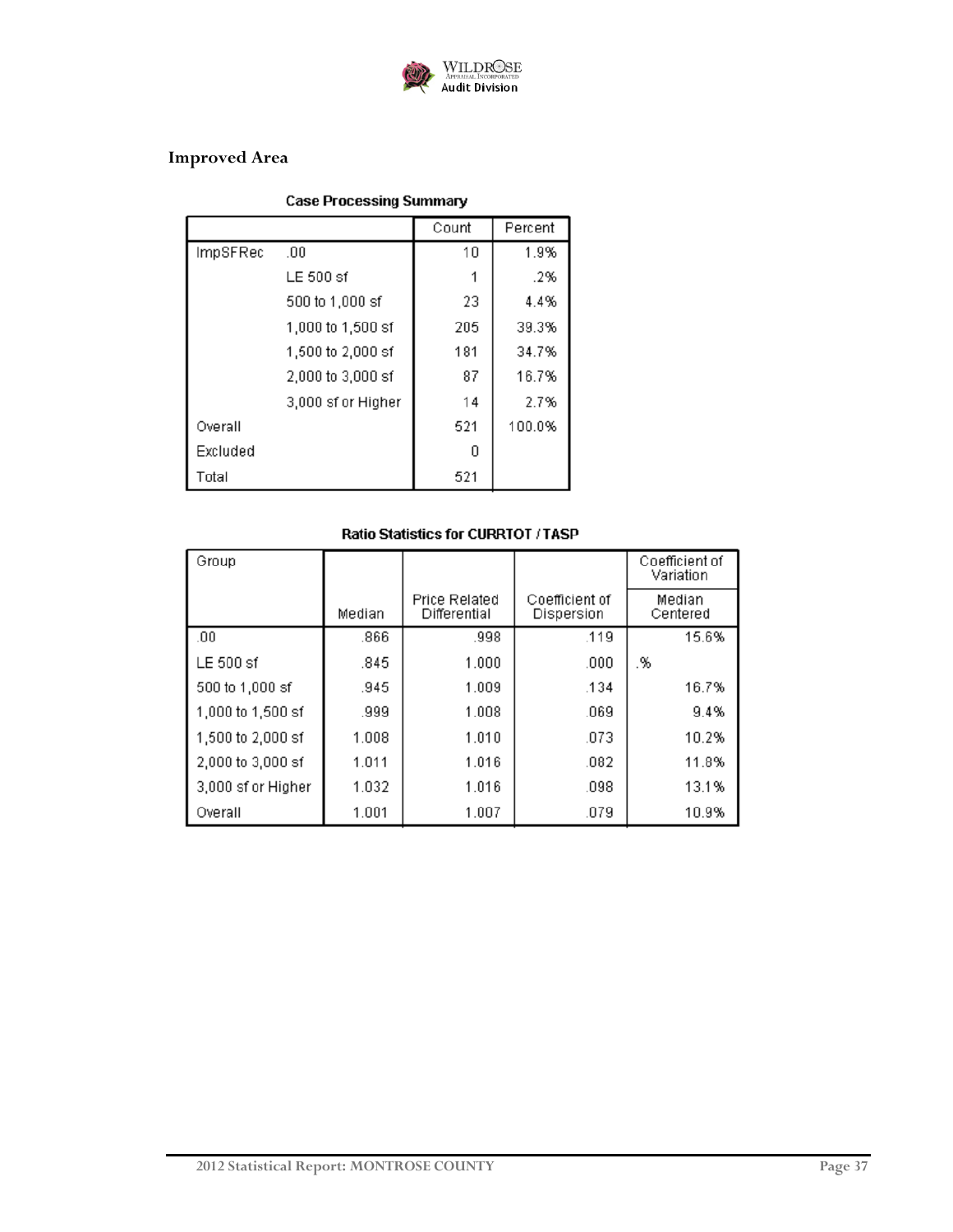

## **Improvement Quality**

## **Case Processing Summary**

|              | Count | Percent |
|--------------|-------|---------|
| QUALITY<br>1 |       | .2%     |
| 2            | 36    | 7.1%    |
| 3            | 353   | 69.2%   |
| 4            | 87    | 17.1%   |
| 5            | 32    | 6.3%    |
| 6            |       | .2%     |
| Overall      | 510   | 100.0%  |
| Excluded     | 11    |         |
| Total        | 521   |         |

| Group   |        |                                      |                              | Coefficient of<br>Variation |
|---------|--------|--------------------------------------|------------------------------|-----------------------------|
|         | Median | <b>Price Related</b><br>Differential | Coefficient of<br>Dispersion | Median<br>Centered          |
|         | 1.131  | 1.000                                | .000                         | .%                          |
| 2       | .976   | .998                                 | .139                         | 17.2%                       |
| 3       | 1.001  | 1.007                                | .073                         | 10.1%                       |
| 4       | 1.014  | 1.003                                | .068                         | 9.0%                        |
| 5       | 1.002  | 1.018                                | .078                         | 13.1%                       |
| 6       | .983   | 1.000                                | .000                         | .%                          |
| Overall | 1.001  | 1.006                                | .077                         | 10.7%                       |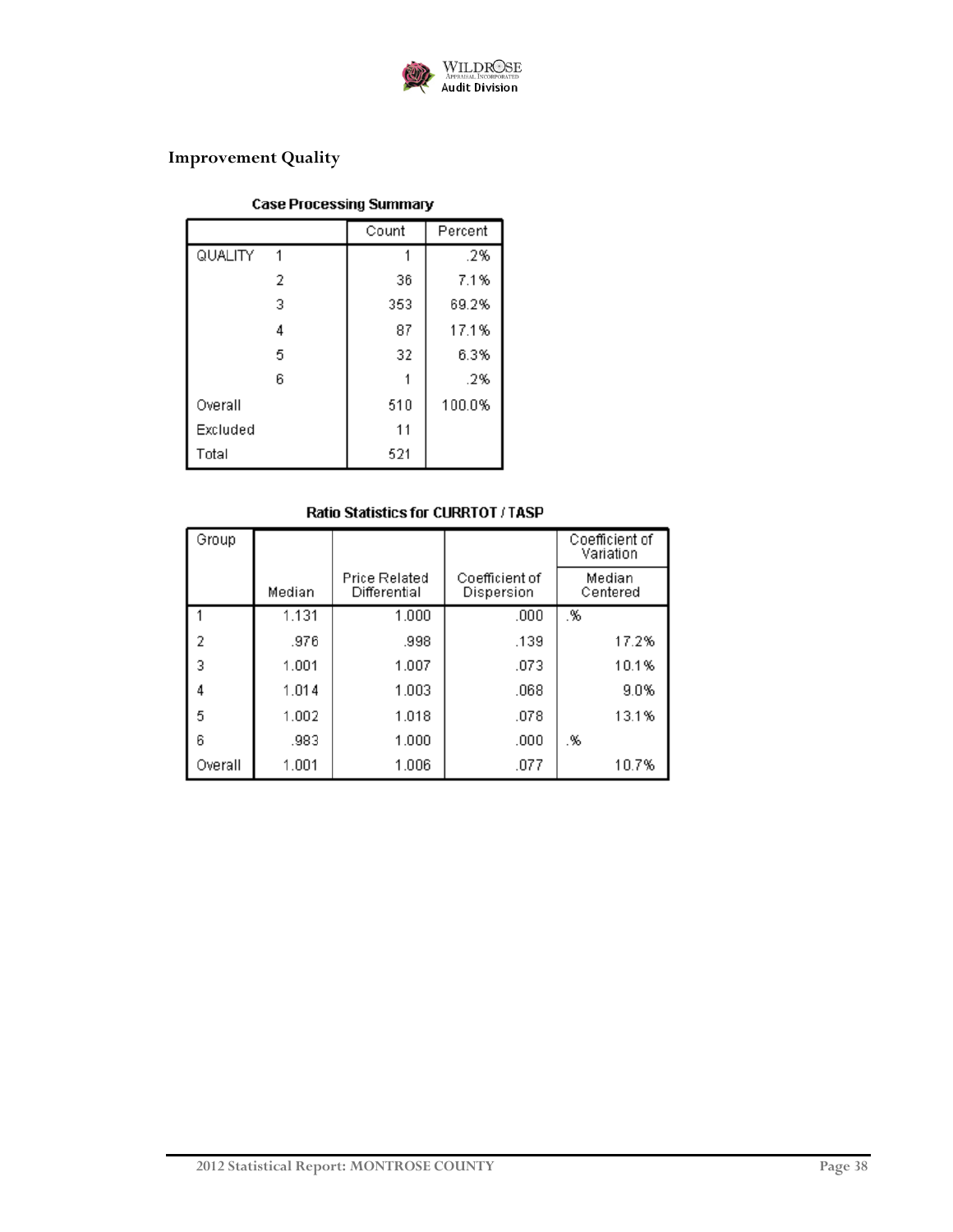

## **Commercial Median Ratio Stratification**

#### **Sale Price**

## **Case Processing Summary**

|          |                    | Count | Percent |
|----------|--------------------|-------|---------|
| SPRec    | \$50K to \$100K    |       | 3.3%    |
|          | \$100K to \$150K   | 4     | 13.3%   |
|          | \$150K to \$200K   | 7     | 23.3%   |
|          | \$200K to \$300K   | 6     | 20.0%   |
|          | \$300K to \$500K   | 4     | 13.3%   |
|          | \$500K to \$750K   | 4     | 13.3%   |
|          | \$750K to \$1,000K | 2     | 6.7%    |
|          | Over \$1,000K      | 2     | 6.7%    |
| Overall  |                    | 30    | 100.0%  |
| Excluded |                    | Ω     |         |
| Total    |                    | 30    |         |

| Group              |        |                               |                              | Coefficient of<br>Variation |
|--------------------|--------|-------------------------------|------------------------------|-----------------------------|
|                    | Median | Price Related<br>Differential | Coefficient of<br>Dispersion | Median<br>Centered          |
| \$50K to \$100K    | .873   | 1.000                         | .000                         | .%                          |
| \$100K to \$150K   | .937   | 1.009                         | .067                         | 14.0%                       |
| \$150K to \$200K   | .941   | 1.005                         | .130                         | 23.6%                       |
| \$200K to \$300K   | 1.163  | .999                          | .192                         | 29.9%                       |
| \$300K to \$500K   | 1.093  | 1.008                         | .188                         | 26.7%                       |
| \$500K to \$750K   | 1.263  | 1.008                         | .128                         | 17.4%                       |
| \$750K to \$1,000K | 1.094  | .999                          | .012                         | 1.7%                        |
| Over \$1,000K      | 1.014  | 1.001                         | .013                         | 1.9%                        |
| Overall            | 1.029  | 1.002                         | .175                         | 24.8%                       |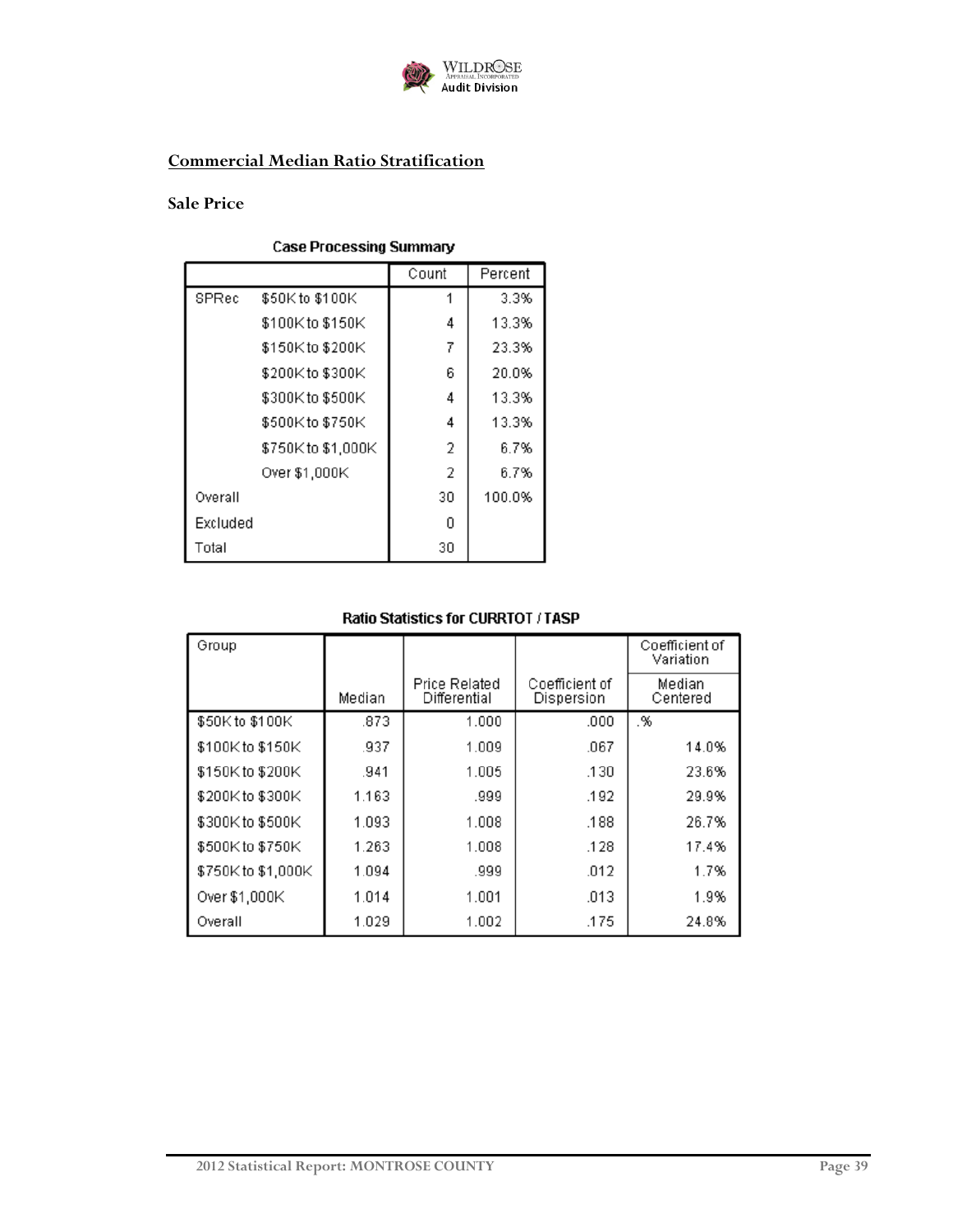

### **Subclass**

## **Case Processing Summary**

|          |      | Count | Percent |
|----------|------|-------|---------|
| abstrimp | 1545 | 1     | 3.6%    |
|          | 1881 | 1     | 3.6%    |
|          | 1976 | 1     | 3.6%    |
|          | 2212 | 3     | 10.7%   |
|          | 2215 | 1     | 3.6%    |
|          | 2220 | 5     | 17.9%   |
|          | 2221 | 1     | 3.6%    |
|          | 2224 | 1     | 3.6%    |
|          | 2225 | 1     | 3.6%    |
|          | 2230 | 8     | 28.6%   |
|          | 2235 | 1     | 3.6%    |
|          | 2245 | 1     | 3.6%    |
|          | 3212 | 1     | 3.6%    |
|          | 3215 | 1     | 3.6%    |
|          | 3230 | 1     | 3.6%    |
| Overall  |      | 28    | 100.0%  |
| Excluded |      | 2     |         |
| Total    |      | 30    |         |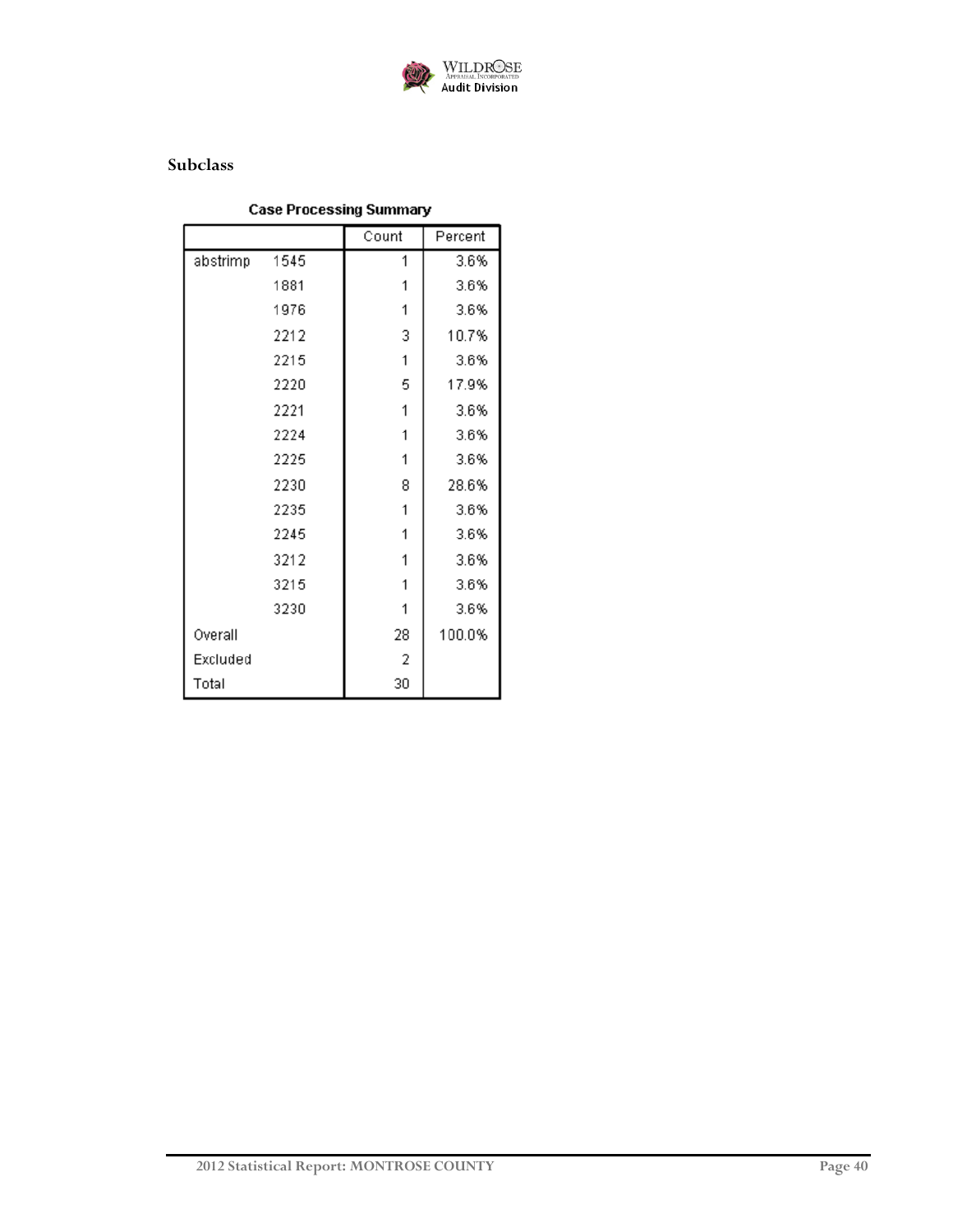

| Group   |        |                                      |                              | Coefficient of<br>Variation |                    |
|---------|--------|--------------------------------------|------------------------------|-----------------------------|--------------------|
|         | Median | <b>Price Related</b><br>Differential | Coefficient of<br>Dispersion |                             | Median<br>Centered |
| 1545    | .852   | 1.000                                | .000                         | .%                          |                    |
| 1881    | 1.027  | 1.000                                | .000                         | .%                          |                    |
| 1976    | .947   | 1.000                                | .000                         | .%                          |                    |
| 2212    | .919   | .987                                 | .054                         |                             | 8.8%               |
| 2215    | 1.000  | 1.000                                | .000                         | .%                          |                    |
| 2220    | 1.156  | .981                                 | .136                         |                             | 19.8%              |
| 2221    | 1.030  | 1.000                                | .000                         | .%                          |                    |
| 2224    | 1.164  | 1.000                                | .000                         | .%                          |                    |
| 2225    | 1.442  | 1.000                                | .000                         | .%                          |                    |
| 2230    | 1.131  | 1.017                                | .198                         |                             | 28.8%              |
| 2235    | 1.190  | 1.000                                | .000                         | .%                          |                    |
| 2245    | .931   | 1.000                                | .000                         | .%                          |                    |
| 3212    | .771   | 1.000                                | .000                         | .%                          |                    |
| 3215    | 1.110  | 1.000                                | .000                         | .%                          |                    |
| 3230    | .933   | 1.000                                | .000                         | .%                          |                    |
| Overall | 1.029  | 1.009                                | .166                         |                             | 24.1%              |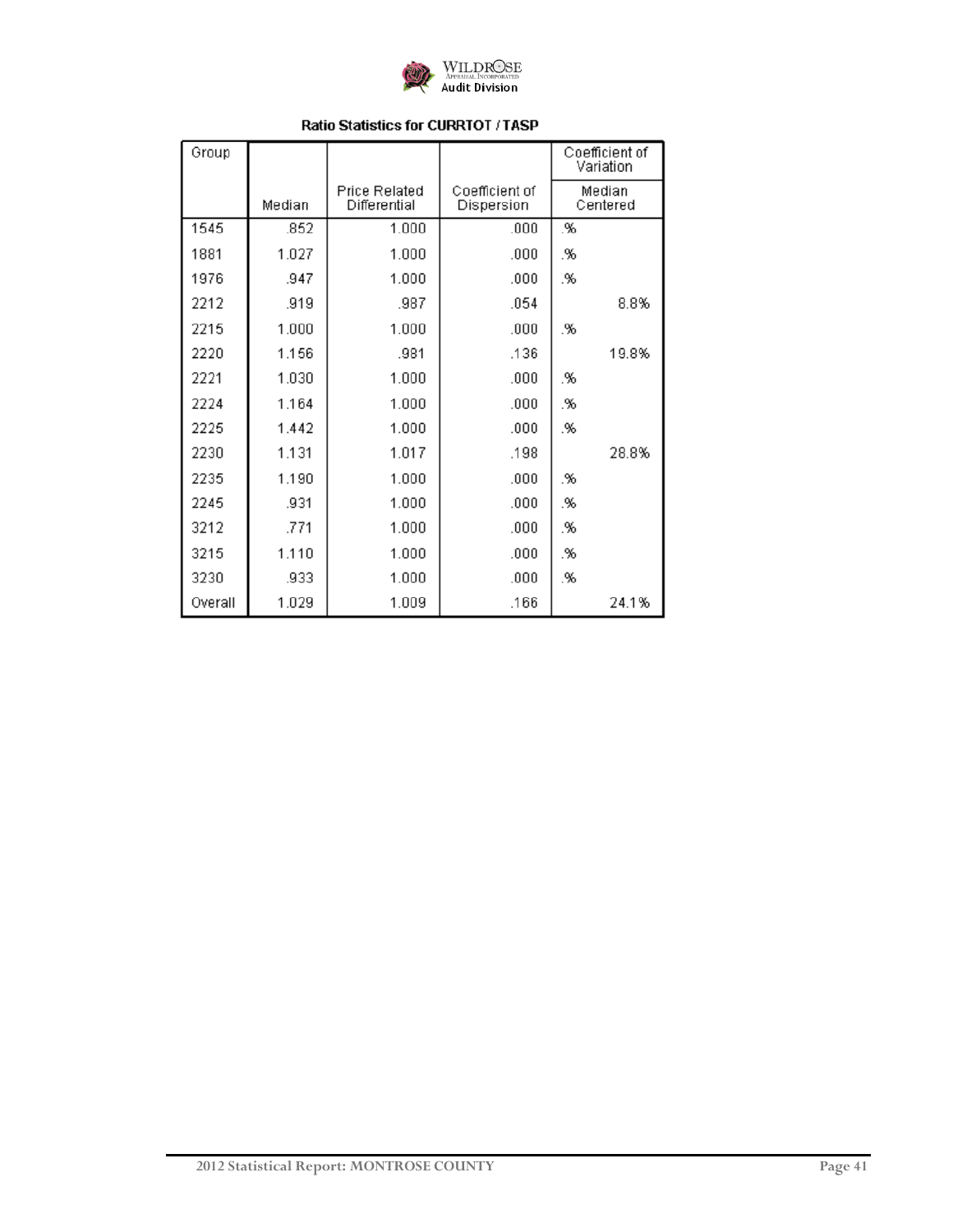

## **Improvement Age**

## **Case Processing Summary**

|          |           | Count | Percent |
|----------|-----------|-------|---------|
| AgeRec   | .00       | 2     | 6.7%    |
|          | Over 100  | 4     | 13.3%   |
|          | 75 to 100 |       | 3.3%    |
|          | 50 to 75  | 4     | 13.3%   |
|          | 25 to 50  | 12    | 40.0%   |
|          | 5 to 25   | 7     | 23.3%   |
| Overall  |           | 30    | 100.0%  |
| Excluded |           | 0     |         |
| Total    |           | 30    |         |

| Group     |        |                                      |                              | Coefficient of<br>Variation |
|-----------|--------|--------------------------------------|------------------------------|-----------------------------|
|           | Median | <b>Price Related</b><br>Differential | Coefficient of<br>Dispersion | Median<br>Centered          |
| .00       | 1.126  | .917                                 | .286                         | 40.4%                       |
| Over 100  | 1.027  | .990                                 | .059                         | 9.4%                        |
| 75 to 100 | .940   | 1.000                                | .000                         | .%                          |
| 50 to 75  | 1.052  | .990                                 | .124                         | 15.0%                       |
| 25 to 50  | 1.108  | 1.042                                | .200                         | 27.6%                       |
| 5 to 25   | 1.000  | 1.004                                | .154                         | 22.3%                       |
| Overall   | 1.029  | 1.002                                | .175                         | 24.8%                       |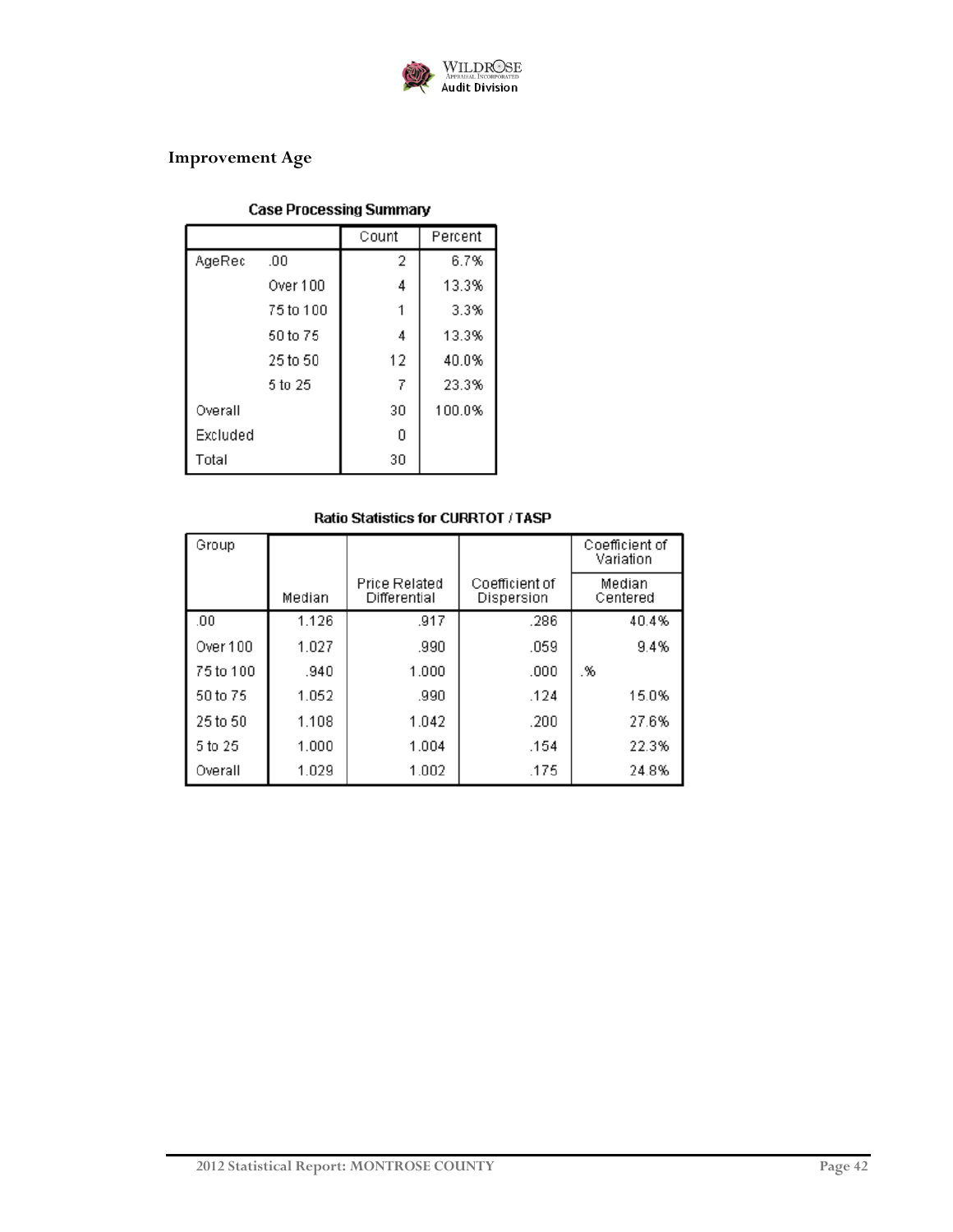

## **Improved Area**

## **Case Processing Summary**

|          |                    | Count | Percent |
|----------|--------------------|-------|---------|
| ImpSFRec | .00                | 2     | 6.7%    |
|          | 1,000 to 1,500 sf  | 6     | 20.0%   |
|          | 1,500 to 2,000 sf  | 3     | 10.0%   |
|          | 2,000 to 3,000 sf  | 5     | 16.7%   |
|          | 3,000 sf or Higher | 14    | 46.7%   |
| Overall  |                    | 30    | 100.0%  |
| Excluded |                    | 0     |         |
| Total    |                    | 30    |         |

| Group              |        |                                      |                              | Coefficient of<br>Variation |
|--------------------|--------|--------------------------------------|------------------------------|-----------------------------|
|                    | Median | <b>Price Related</b><br>Differential | Coefficient of<br>Dispersion | Median<br>Centered          |
| .00                | 1.126  | .917                                 | .286                         | 40.4%                       |
| 1,000 to 1,500 sf  | .937   | .992                                 | .105                         | 24.3%                       |
| 1,500 to 2,000 sf  | .941   | .970                                 | .136                         | 20.6%                       |
| 2,000 to 3,000 sf  | .944   | .972                                 | .226                         | 40.5%                       |
| 3,000 sf or Higher | 1.108  | 1.064                                | .126                         | 20.0%                       |
| Overall            | 1.029  | 1.002                                | .175                         | 24.8%                       |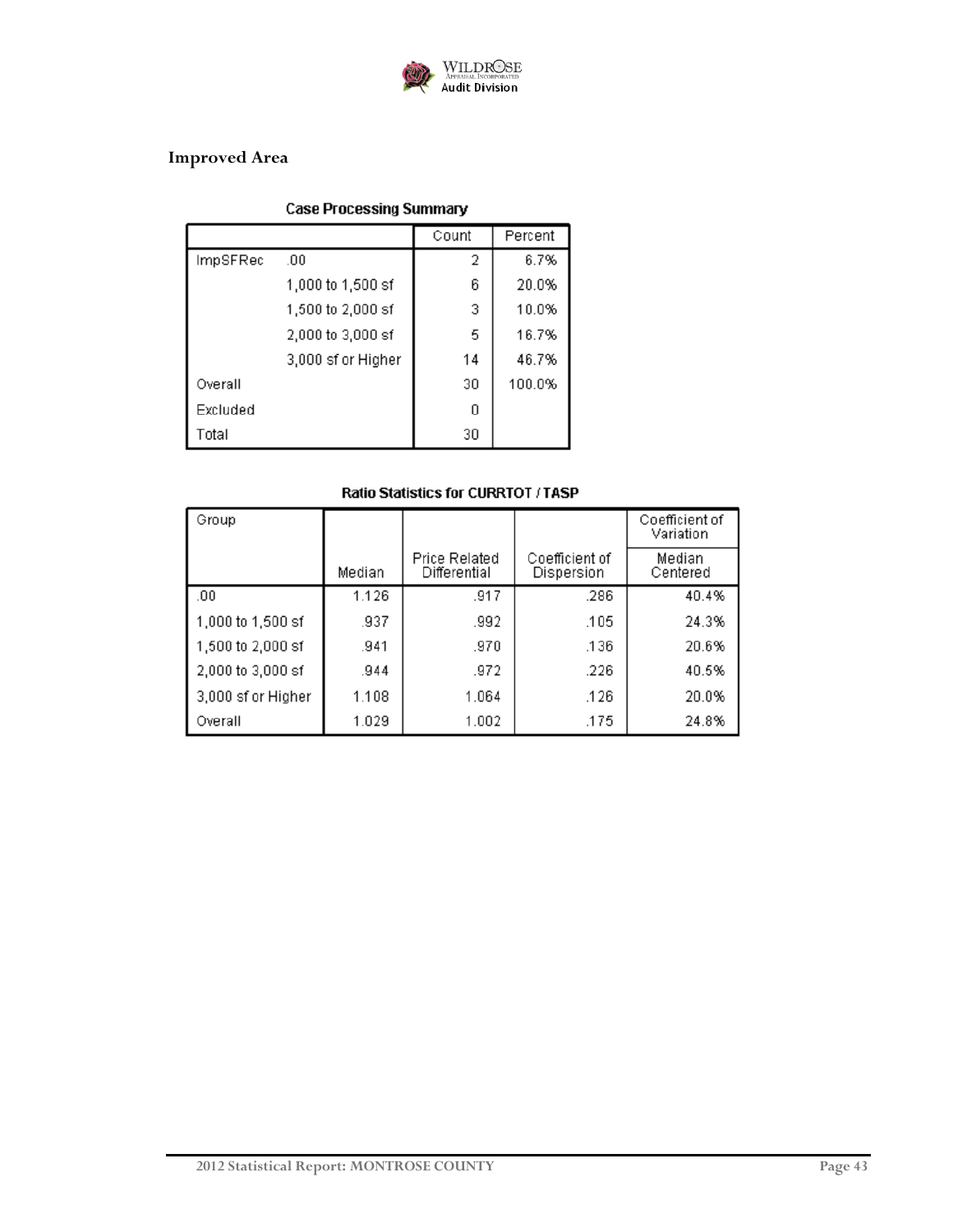

## **Improvement Quality**

### **Case Processing Summary**

|          | Count | Percent |
|----------|-------|---------|
| QUALITY  |       | 14.3%   |
|          | 24    | 85.7%   |
| Overall  | 28    | 100.0%  |
| Excluded | 2     |         |
| Total    | 30    |         |

| Group   |        |                                      |                              | Coefficient of<br>Variation |
|---------|--------|--------------------------------------|------------------------------|-----------------------------|
|         | Median | <b>Price Related</b><br>Differential | Coefficient of<br>Dispersion | Median<br>Centered          |
|         | 1.160  | 1.006                                | .129                         | 20.8%                       |
|         | 1.025  | 1.004                                | .159                         | 24.4%                       |
| Overall | 1.029  | 1.009                                | .166                         | 24.1%                       |